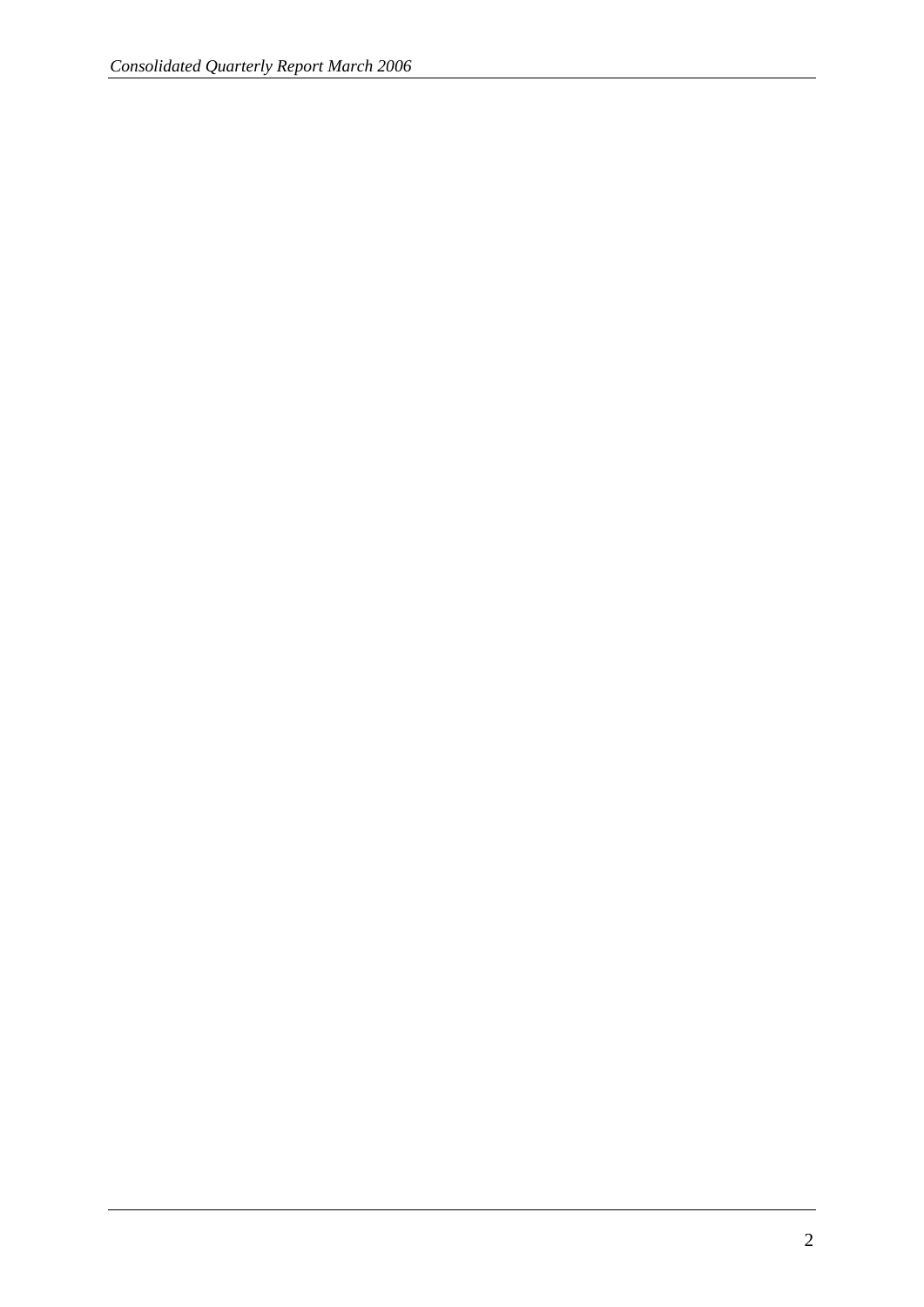

# *Consolidated Quarterly Report as at 31 March 2006*

(pursuant to art. 82 of Consob Deliberation no. 11971 of 14 May 1999)

MILANO ASSICURAZIONI S.p.A. Head Office: Milan 20161 Via Senigallia, 18/2 Tel (+39) 02.6402.1 Fax (+39) 02.6402.2331 www.milass.it

Share Capital € 238,591,848.04 fully paid up Tax Code, VAT Registration Number and Number under which the company is Registered in the Companies Register of Milan 00957670151 Authorised to operate as an insurance company<br>(art. 65 Royal Decree Law no. 966 of 29 April 1923)<br>FONDIARIA-SAI Group – management and coordination FONDIARIA-SAI S.p.A.

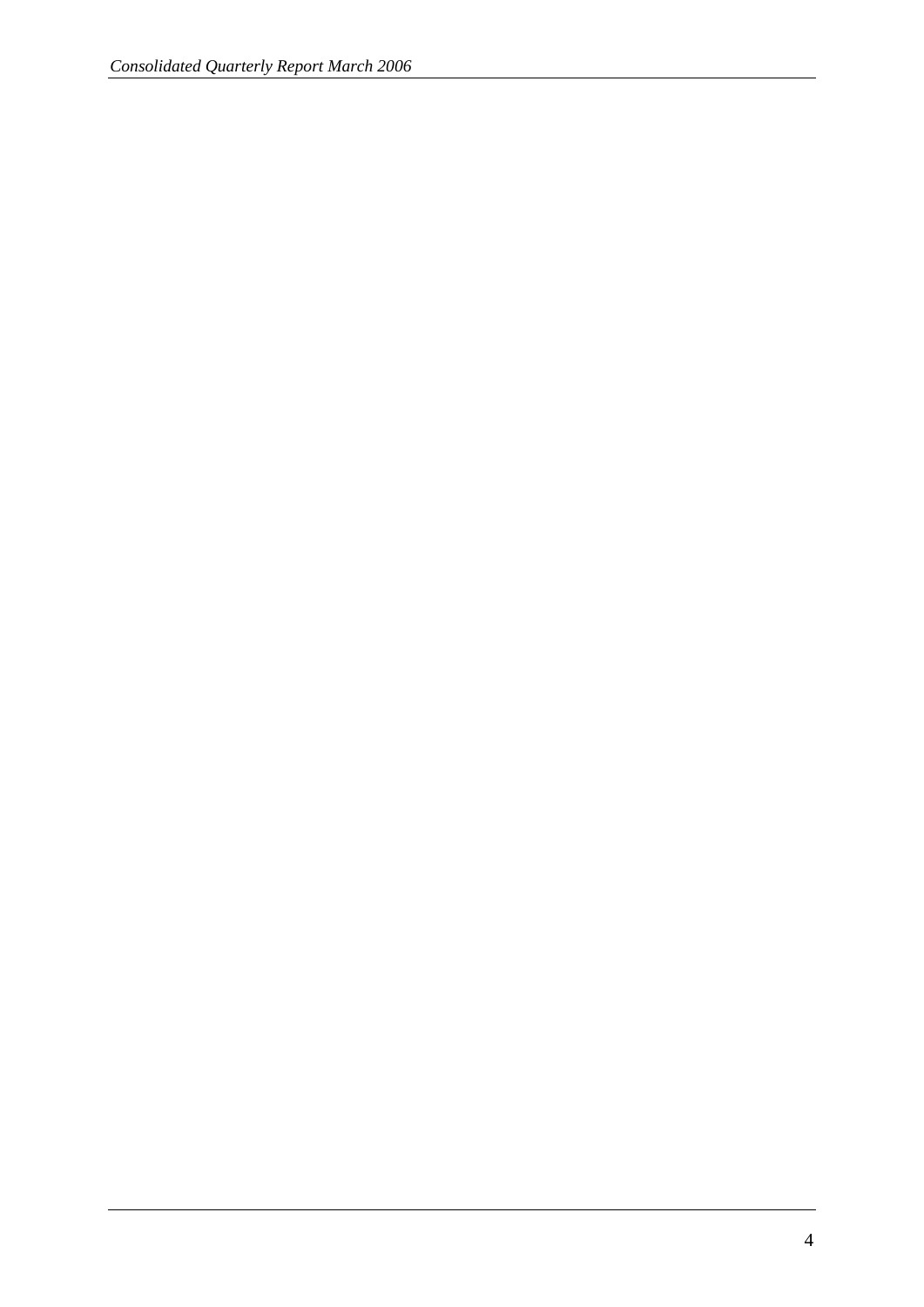# **Contents**

|                                                           | Page |
|-----------------------------------------------------------|------|
| <b>Composition of Company Bodies</b>                      | 7    |
|                                                           |      |
| Premiums issued                                           | 11   |
| Economic scenario of the quarter                          | 13   |
| Net financial position                                    | 15   |
| Shareholders' Equity                                      | 19   |
| Management and comments                                   | 21   |
| Significant events occurring after the end of the quarter | 32   |
| <b>Business Outlook</b>                                   | 32   |
| Valuation Criteria and Basis of Consolidation             | 33   |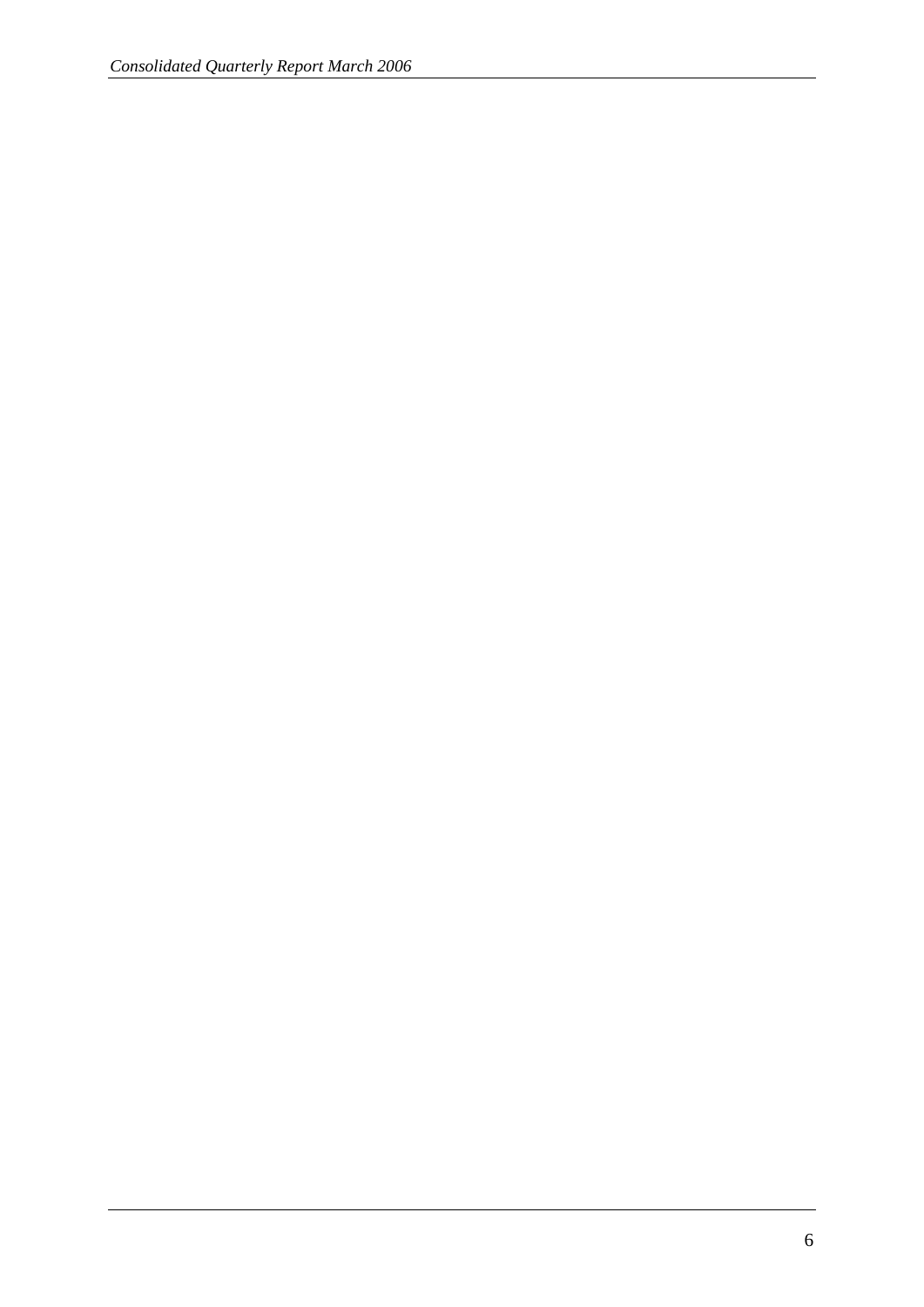|  |  |  | <b>Members of Company Bodies</b> |  |
|--|--|--|----------------------------------|--|
|--|--|--|----------------------------------|--|

| Honorary Chairman          | Salvatore        | Ligresti                  |
|----------------------------|------------------|---------------------------|
|                            |                  |                           |
| Chairman-Managing Director | Fausto           | Marchionni *              |
| Vice Chairman              | Gioacchino Paolo | Ligresti<br>∗             |
| Vice Chairman              | Cosimo           | <b>Rucellai</b><br>$\ast$ |
|                            |                  |                           |
| Directors                  | Umberto          | <b>Bocchino</b> *         |
|                            | Flavio           | Dezzani                   |
|                            | Maurizio         | Di Maio                   |
|                            | Emanuele         | <b>Erbetta</b>            |
|                            | Mariano          | Frey                      |
|                            | Giulia Maria     | Ligresti *                |
|                            | Jonella          | Ligresti *                |
|                            | Lia              | Lo Vecchio                |
|                            | Emilio           | Perrone da Zara           |
|                            | Massimo          | Pini *                    |
|                            | Francesco        | <b>Randazzo</b>           |
|                            | Salvatore        | <b>Rubino</b><br>∗        |
|                            | Simone           | <b>Tabacci</b>            |
|                            | Alessandra       | <b>Talarico</b>           |
|                            | Antonio          | Talarico *                |
|                            | Sergio           | <b>Viglianisi</b>         |

#### **Board of Directors**

#### **Secretary of the Board and Executive Committee**

| $\overline{\phantom{0}}$<br><b>AIVEN</b> | . .<br><b>Marras</b> |  |
|------------------------------------------|----------------------|--|
|                                          |                      |  |

#### **Board of Statutory Auditors**

| Chairman          | Graziano   | Visentin           |
|-------------------|------------|--------------------|
| Auditor           | Giovanni   | <b>Ossola</b>      |
| Auditor           | Alessandro | Rayneri            |
| Alternate Auditor | Giuseppe   | Aldé               |
| Alternate Auditor | Claudio    | De Re              |
| Alternate Auditor | Roberto    | <b>Frascinelli</b> |

• The asterisk refers to the Directors who are also members of the Executive Committee.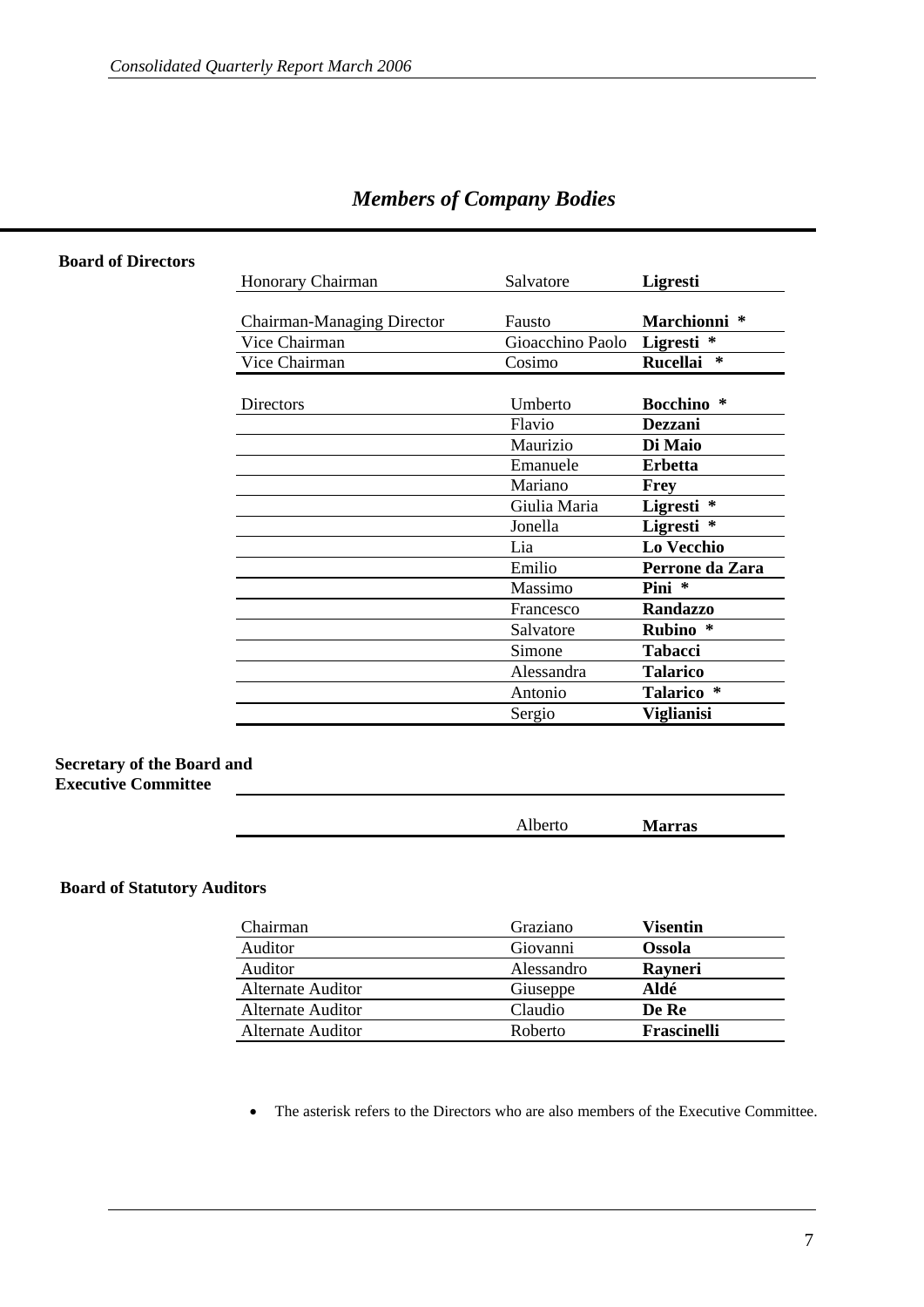• A specific Internal Audit Committee has been set up, which has been granted the consulting and recommendation functions provided by the Code of Conduct for Listed Companies. This Committee is composed of Directors Mariano Frey, Emilio Perrone Da Zara and Cosimo Rucellai.

With reference to the Consob provisions of communication no. 97001574 of 20 February 1997, the following indicates the nature of the mandates granted to Directors:

• The Chairman-Managing Director, Prof. Fausto Marchionni, in addition to representing the company as stated in article 20 of the Company's by-laws, shall be vested with all the powers of ordinary and extraordinary administration, to be used with a single signature and with the possibility of conferring mandates and powers of attorney, with the exception of the following exclusively:

transfer and/or purchase of immovables with a value greater than  $\epsilon$  10 m for each transaction;

transfer and/or purchase of shareholdings with a value greater than  $\epsilon$ 25 m for each transaction and controlling shareholdings;

- taking on financing at a sum greater than  $\epsilon$ 50 m for each transaction;
- issue of non-insurance guarantees in favour of third parties.

• All the powers not already vested in the Chairman-Managing Director are conferred upon the Executive Committee, with the exception of those expressly reserved to the Board by law or statute and without prejudice to the said Board's exclusive competence for each resolution concerning transactions with related parties as identified by the Board.

The Board of Directors was appointed by the Shareholders' Meeting of 22 April 2005; Mr. Francesco Randazzo was appointed by the Shareholders' Meeting of 26 April 2006, substituting the resigning Luigi Pisanu. The entire Board shall remain in office until the Shareholders' meeting for approval of the financial statements as at 31 December 2007.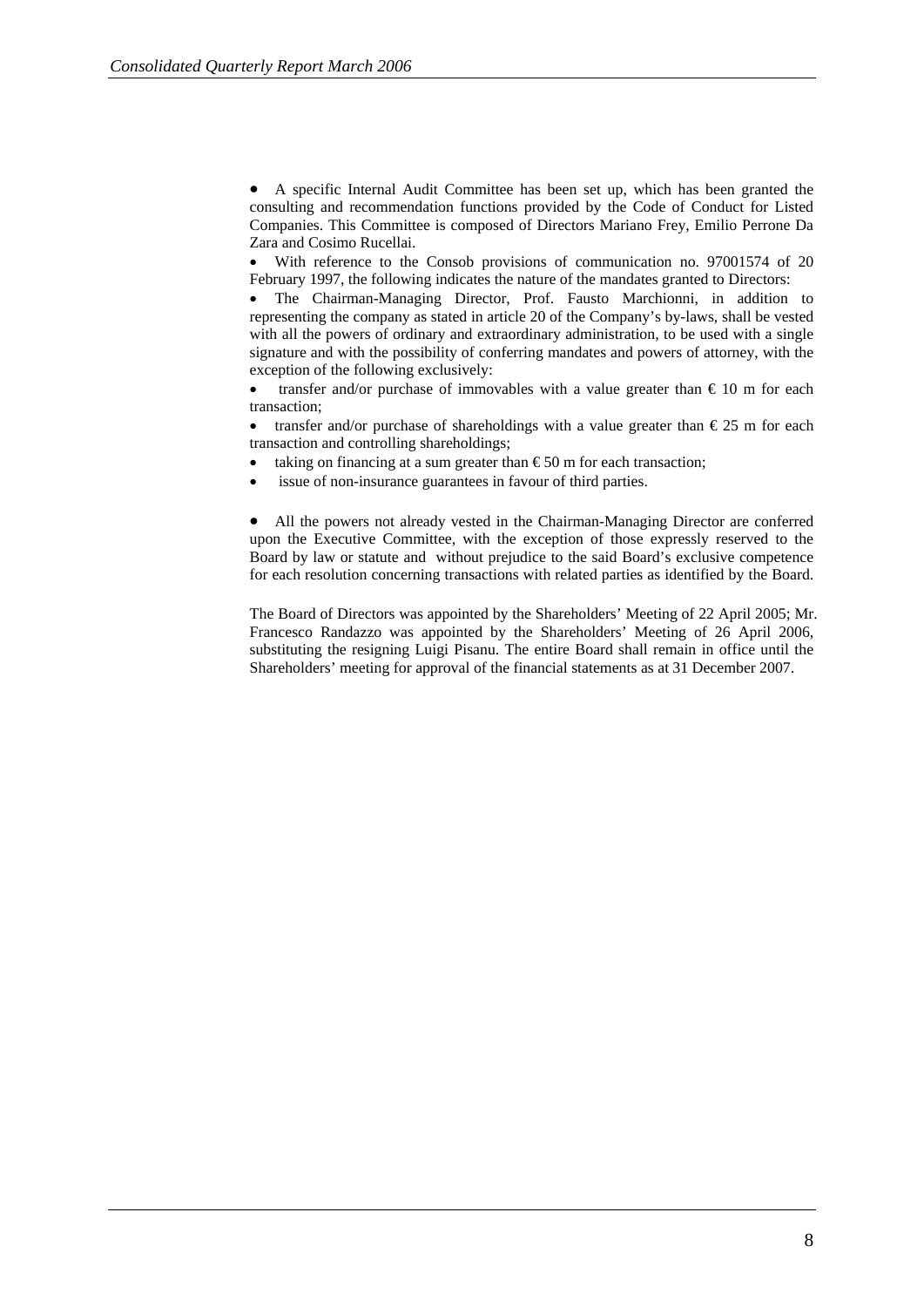# *Consolidated quarterly report as at 31 March 2006*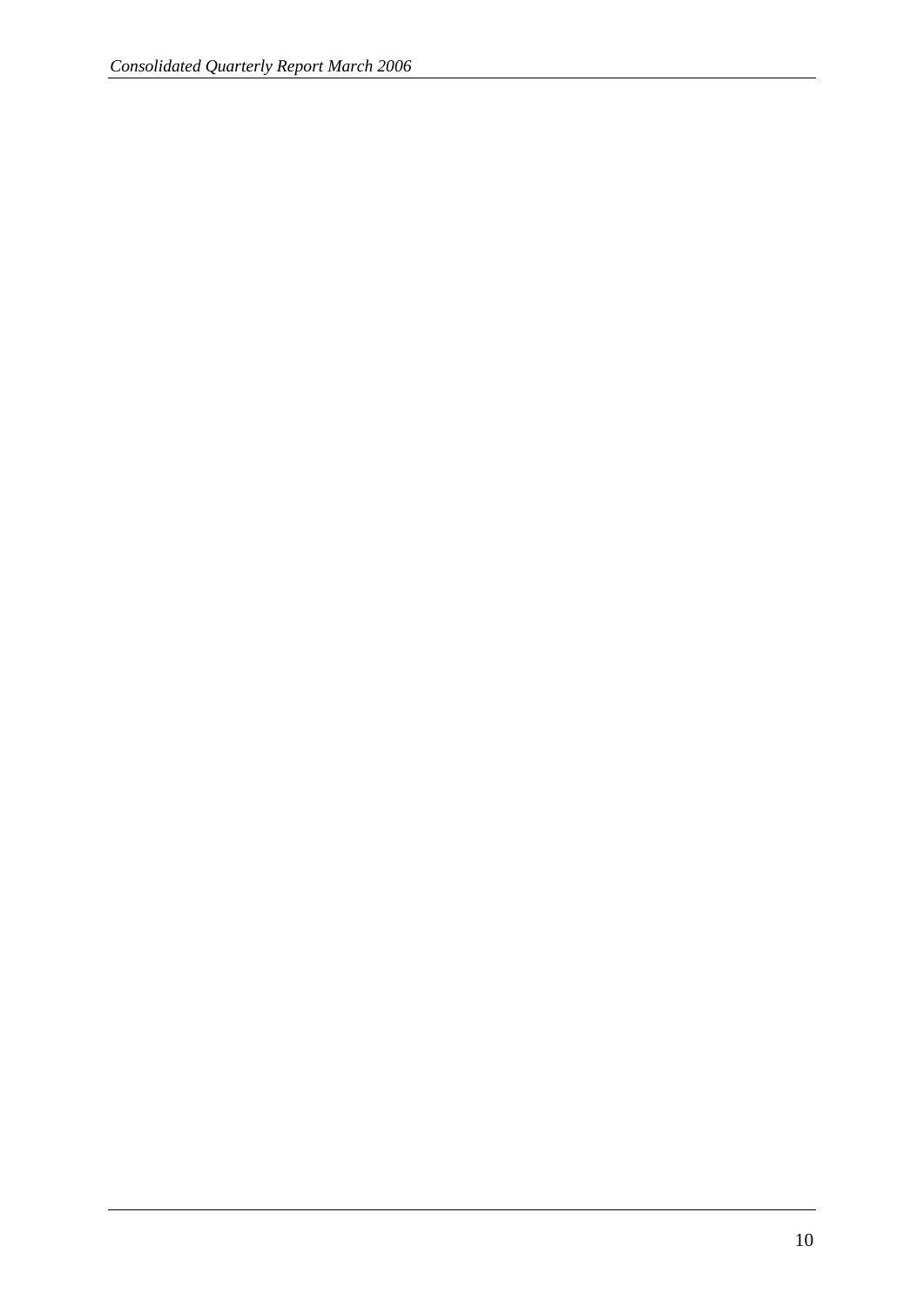## **THE MILANO ASSICURAZIONI GROUP**

The Milano Assicurazioni Group is composed of 11 companies, including the parent company. Of these, 5 companies operate in the insurance sector, 3 in the property sector, and the remaining 3 are companies offering various services.

The parent company, Milano Assicurazioni S.p.A. is a leading insurance company on the Italian market, operating both in the non-life business and in the life business, with a sales network composed of over 1,400 agencies which operate all over the country.

The head office is in Milan, in Via Senigallia 18/2.

Over the last few years, Milano Assicurazioni has strengthened its position on the domestic market, also through company mergers: in particular, the incorporation of Nuova Maa and Maa Vita during financial year 2003, the incorporation of SIS, an insurance company, in 2004, and, lastly, the incorporation of First Life on 31 December 2005, which will allow Milano Assicurazioni to operate directly in the sector of Open Pension Funds.

Milano Assicurazioni is controlled by Fondiaria-Sai, a leader in the Italian non-life insurance market, which also carries out management and coordination of Milano Assicurazioni pursuant to art. 2497 bis of the Italian Civil Code.

## **PREMIUMS WRITTEN**

Premiums and accessory fees from direct and indirect business written in the first quarter 2006 amounted to a total of  $\epsilon$ 865,953K, an increase of 7.05% compared to the same quarter of the previous year.

Premium income from direct business was  $\epsilon$ 863,585K (+ 7.11% compared to the 1<sup>st</sup> quarter 2005). In particular, in the non-life business, a total of  $\epsilon$  701,442K of premiums were written, an increase of 4.21%, deriving from an increase of 4.44% in the motor classes and 3.53% in the other non-life classes.

In the life business,  $\epsilon$ 162,143K of premiums were written, an increase of 21.78% compared to the 1<sup>st</sup> quarter 2005. This development essentially derives from the traditional type products, which recorded a 22.54% increase, with  $\epsilon$  77,919K in premiums, as well as capitalisation products, which reached  $\epsilon$ 83,941K (+ 21.03%). The contribution of premiums from indexlinked products was limited  $(\epsilon 271,000)$ , as they were not the subject of promotional initiatives during the quarter in question, similar to the corresponding period of the previous year.

It is noted that in accordance with the provision of IFRS 4 (Insurance Contracts), the amounts recorded under the item premiums regard contracts with significant insurance risk, and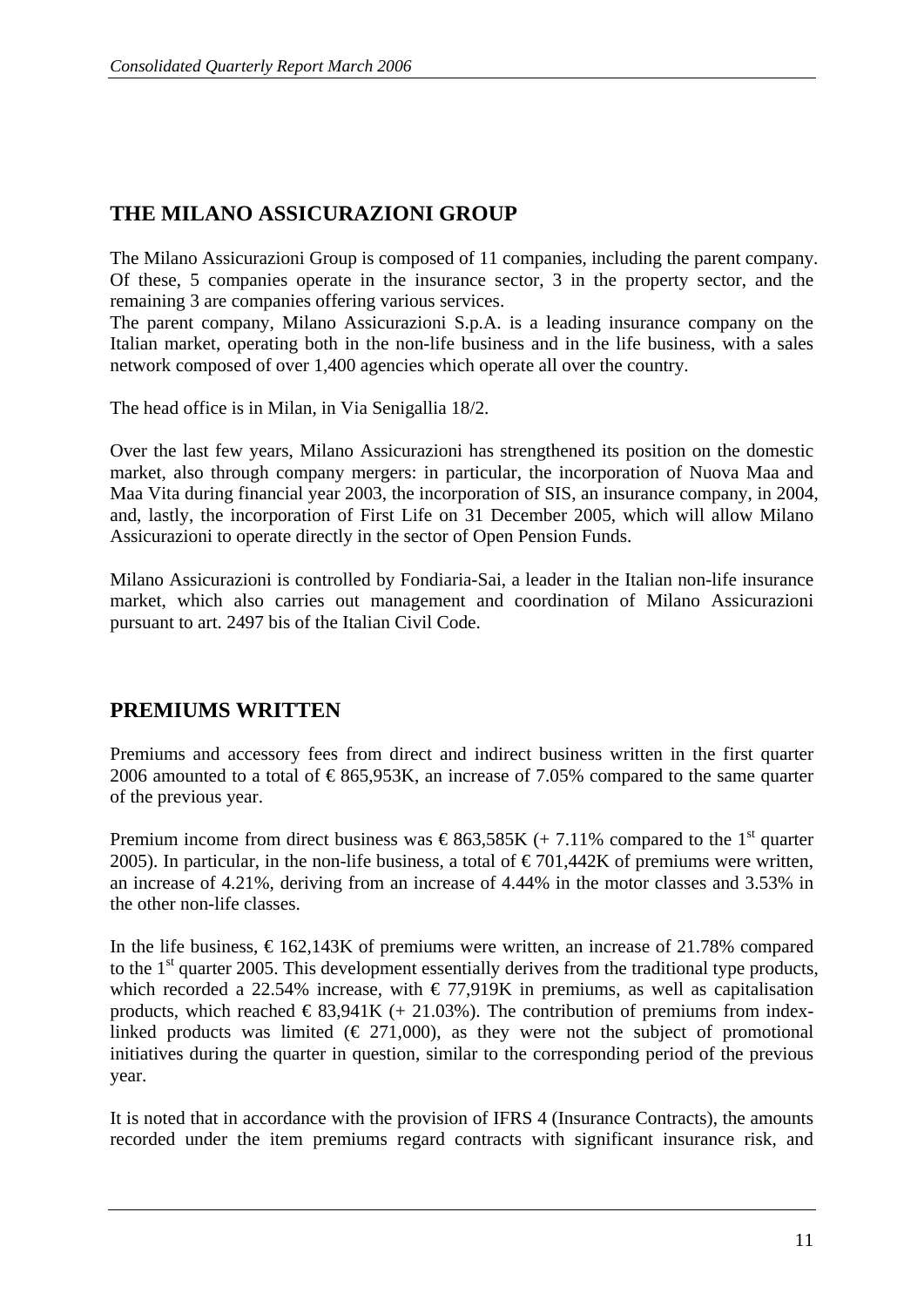financial instruments with a discretionary participation feature. Other financial instruments, especially index-linked contracts for pure capitalisation, and unit-linked contracts, were dealt with by deposit accounting methodology which essentially stipulates that only income margins are charged to the profit and loss account and premiums written are entered under financial liabilities.

In indirect business, premiums amounted to  $\epsilon$ 2,368K compared to  $\epsilon$ 2,636K issued during the previous year (-10.17%). The meagreness of premium income follows from the previously taken decision to cease subscriptions through indirect business.

The following table sets forth the figures regarding premiums written, indicating the changes as compared to the  $1<sup>st</sup>$  quarter 2005.

| <i>(thousand Euro)</i>   | $1st$ quarter 2006 | $1st$ quarter 2005 | % Change |
|--------------------------|--------------------|--------------------|----------|
| <b>DIRECT BUSINESS</b>   |                    |                    |          |
| <b>Non-Life Business</b> | 701,442            | 673,135            | 4.21     |
| Life Business            | 162,143            | 133,144            | 21.78    |
| Total direct business    | 863,585            | 806,279            | 7.11     |
| <b>INDIRECT BUSINESS</b> |                    |                    |          |
| <b>Non-Life Business</b> | 2,340              | 2,595              | $-9.83$  |
| Life Business            | 28                 | 41                 | $-31.71$ |
| Total indirect business  | 2,368              | 2,636              | $-10.17$ |
| <b>TOTAL</b>             | 865,953            | 808,915            | 7.05     |
| of which:                |                    |                    |          |
| <b>Non-Life Business</b> | 703,782            | 675,730            | 4.15     |
| Life Business            | 162,171            | 133,185            | 21.76    |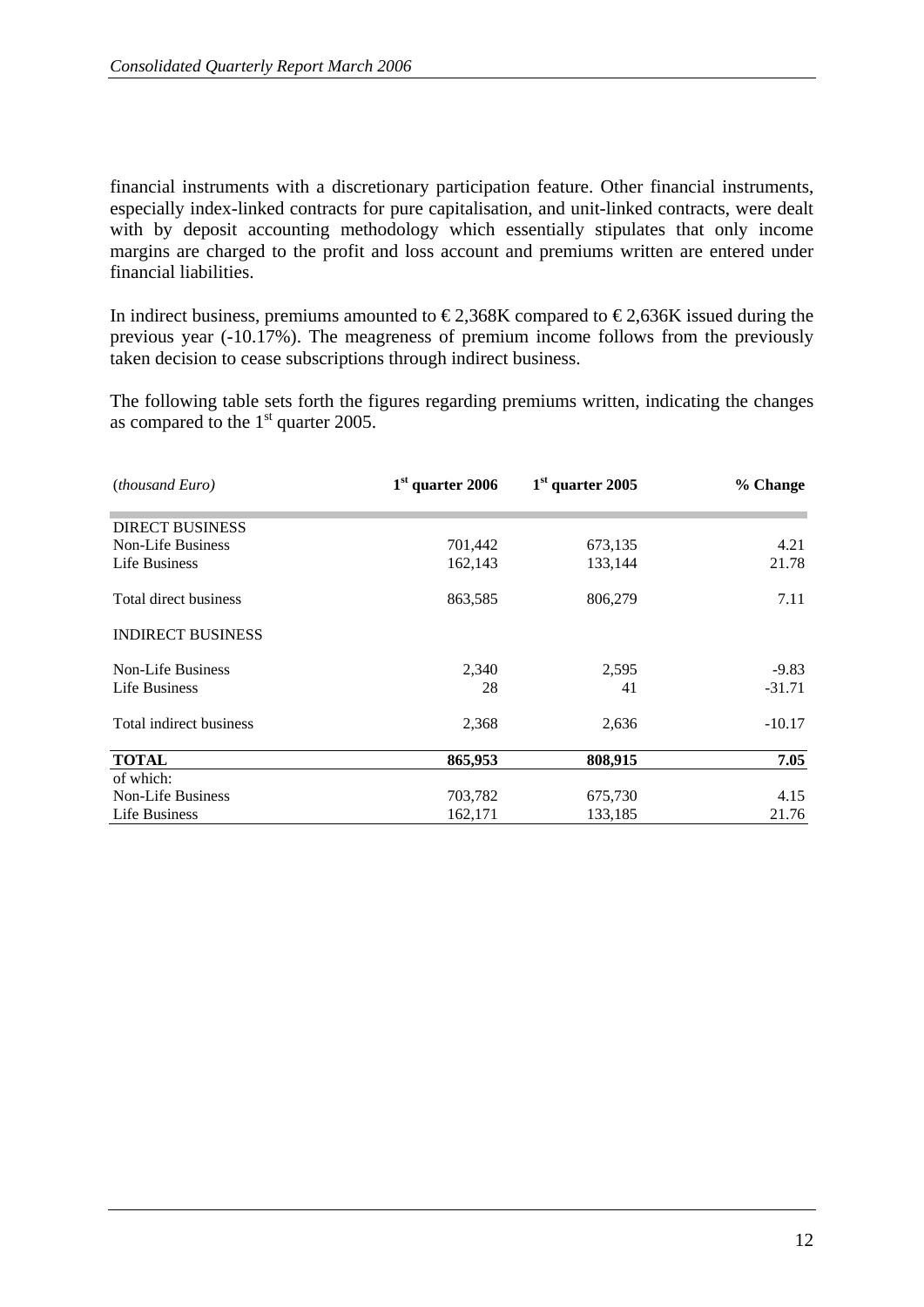## **CONSOLIDATED PROFIT AND LOSS ACCOUNT**

The first quarter of 2006 closed with group profits of  $\epsilon$  71,303K, substantially stable compared to the profits from the same quarter of the previous year which, recalculated in homogeneous terms through the application of the IAS/IFRS accounting principles, amounted to  $\text{\textsterling}71,395K$ .

The following table summarises the profit and loss account of the  $1<sup>st</sup>$  quarter 2006, compared to the same period of the previous year.

| (thousand Euro)                                                                            | $1st$ quarter<br>2006 | $1st$ quarter<br>2005 | % Change  |
|--------------------------------------------------------------------------------------------|-----------------------|-----------------------|-----------|
| Net premiums                                                                               | 848,841               | 766,053               | 10.81     |
| Net charges on claims                                                                      | $-638,165$            | -597,999              | 6.72      |
| Net commissions                                                                            | 157                   | $-189$                | n.a.      |
| Net income from subsidiaries and associated companies                                      |                       | 281                   | $-100.00$ |
| Net income from fin. instruments, recorded at fair value in<br>the profit and loss account | 1,542                 | 14,309                | $-89.22$  |
| Income from other financial instruments and property                                       | 97,133                | 76,006                | 27.80     |
| Operating expenses                                                                         | $-126,538$            | $-121,438$            | 4.20      |
| Other net income and charges                                                               | $-65,604$             | $-17,953$             | n.a.      |
| Pre-tax profits (losses) in the year                                                       | 117,366               | 119,070               | $-1.43$   |
| Income tax                                                                                 | $-46,040$             | $-47,610$             | $-3.30$   |
| Pre-tax profits (losses) in the year net of tax                                            | 71,326                | 71,460                | $-0.19$   |
| Profits (losses) on ceased operations                                                      |                       |                       |           |
| <b>Consolidated profits (losses)</b>                                                       | 71,326                | 71,460                | $-0.19$   |
| Profits (losses) in the year $-$ third parties                                             | 23                    | 65                    | $-64.62$  |
| Profits (losses) in the year $-$ Group                                                     | 71,303                | 71,395                | $-0.13$   |

The main aspects of business which characterised the results obtained during the quarter in question are illustrated below:

non-life insurance operations closed with a pre-tax profit of  $\epsilon$ 93,306K, against a pre-tax profit of  $\epsilon$  102,355K for the corresponding period of the previous year. In this sector, the technical performance of the Motor TPL sector decreased as compared to the 1st quarter 2005, following an increase in the number of claims reported, primarily linked to the strong season effects which characterised the first quarter of this year. The land vehicle class was substantially stable, at highly satisfactory levels, and the overall results of the other non-life business improved, confirming the high quality of the portfolio acquired.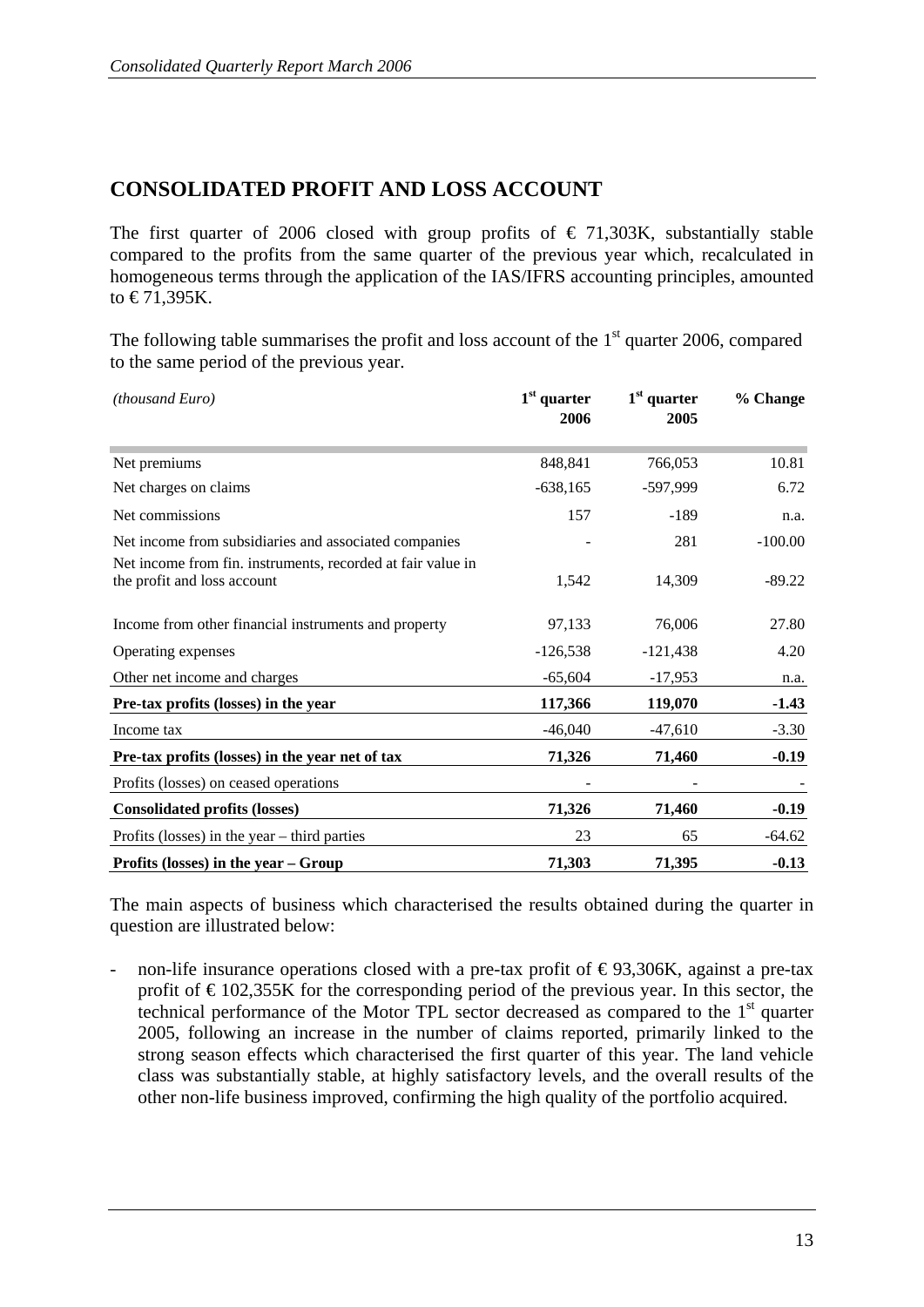- Life business recorded pre-tax profit of  $\epsilon$  22,328K, an increase compared to the corresponding quarter of the previous year, which recorded a pre-tax profit of  $\epsilon$ 16,358K. In this sector, continued development was carried out of initiatives for promoting traditional type products, which offer satisfactory profit margins and guarantee exploitation of the portfolio over the long term, increasing customer loyalty.
- Financial and asset management allowed the company to achieve net income from financial instruments and property investments of  $\epsilon$ 98,675K, an increase compared to that achieved in the previous year, equal to  $\epsilon$ 90,596K. During the quarter in question, stock markets performed well, granting the possibility of taking advantage of trading opportunities. However, on bond markets, recent monetary policy interventions and uncertainties regarding the future outlook for the interest rate curve set off variations in bond prices, resulting in valuation losses, with specific reference to fixed rate and long term bonds.

The table that follows sets out the pre-tax results broken down each single sector. The property sector includes the results achieved by the subsidiary property companies (Meridiano Eur, Meridiano Orizzonti, Campo Carlo Magno), while the Other Activities sector collects the performance of small subsidiaries operating in the financial and diversified services sectors (Maa Finanziaria, Sogeint, Campo Carlo Magno Sport).

| <i>(thousand Euro)</i>                                                                     | <b>Non-life</b> | Life       | <b>Property</b><br>biliare | <b>Other</b><br><b>Activities</b> | <b>Total</b> |
|--------------------------------------------------------------------------------------------|-----------------|------------|----------------------------|-----------------------------------|--------------|
|                                                                                            |                 |            |                            |                                   |              |
| Net premiums                                                                               | 688,743         | 160,098    |                            |                                   | 848,841      |
| Net charges on claims                                                                      | $-463,335$      | $-174,830$ |                            |                                   | -638,165     |
| Net commissions                                                                            |                 | 157        |                            |                                   | 157          |
| Net income from subsidiaries and associated<br>companies                                   |                 |            |                            |                                   |              |
| Net income from fin. instruments, recorded at<br>fair value in the profit and loss account | 1,972           | $-430$     |                            |                                   | 1,542        |
| Income from other financial instruments and                                                |                 |            |                            |                                   |              |
| property                                                                                   | 44,641          | 50,716     | 1,723                      | 53                                | 97,133       |
| Operating expenses                                                                         | $-119,510$      | $-6,887$   | $-20$                      | $-121$                            | -126,538     |
| Other net income and charges                                                               | $-59,205$       | $-6,496$   | $-85$                      | 182                               | $-65,604$    |
| Pre-tax profits (losses)                                                                   |                 |            |                            |                                   |              |
| in the year                                                                                | 93,306          | 22,328     | 1,618                      | 114                               | 117,366      |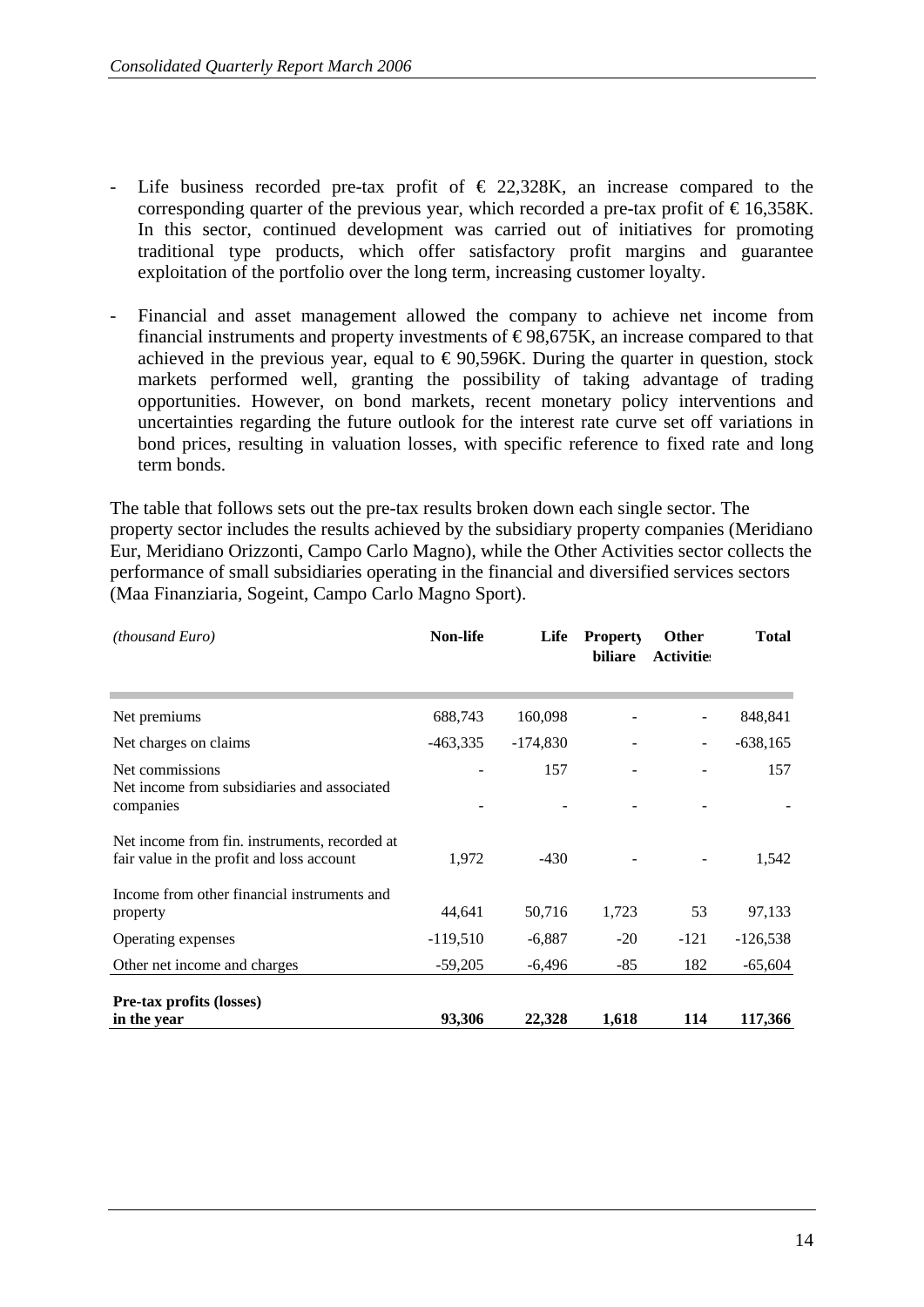## *NET FINANCIAL POSITION*

The following tables illustrate, as at 31 March 2006, investments and other tangible assets, and technical reserves, all net of the shares transferred under reinsurance contracts and financial liabilities. All figures are compared to those regarding the previous year, as well as those at the close of the  $1<sup>st</sup>$  quarter 2005, recalculated with homogeneous criteria through the application of the IAS/IFRS international accounting principles.

| (thousand Euro)                                                                     | 31/03/2006 | 31/12/2005 | % Change | 31/03/2005 |
|-------------------------------------------------------------------------------------|------------|------------|----------|------------|
|                                                                                     |            |            |          |            |
| Property investments                                                                | 368,240    | 370,136    | $-0.51$  | 328,580    |
| Income from investments in subsidiaries,<br>associated companies and joint ventures | 4,820      | 4,820      |          | 15,896     |
| Financing and loans                                                                 | 236,402    | 212,874    | 11.05    | 418,109    |
| Investments owned up to maturity                                                    |            |            |          |            |
| Financial assets available for sale                                                 | 7,935,170  | 7,580,602  | 4.68     | 7,084,352  |
| Financial assets recorded at fair value in the profit<br>and loss account           | 802,714    | 876,255    | $-8.39$  | 886,072    |
| <b>TOTAL INVESTMENTS</b>                                                            | 9,347,346  | 9,044,687  | 3.35     | 8,733,009  |
| CASH AT BANK AND IN HAND AND<br><b>EQUIVALENT</b>                                   | 269,508    | 156,649    | 72.05    | 172,102    |
| <b>TANGIBLE ASSETS</b>                                                              |            |            |          |            |
| Property                                                                            | 30,359     | 30,519     | $-0.52$  | 55,786     |
| Other tangible assets                                                               | 87,553     | 80,106     | 9.30     | 57,133     |
| <b>TOTAL TANGIBLE ASSETS</b>                                                        | 117,912    | 110,625    | 6.59     | 112,919    |
| <b>TOTAL</b>                                                                        | 9,734,766  | 9,311,961  | 4.54     | 9,018,030  |

### **Investments and other tangible assets**

The table also sets forth the tangible assets and cash and cash equivalents, due to the importance these assets acquire for the purposes of correctly representing the overall level of shareholders' equity of an insurance group.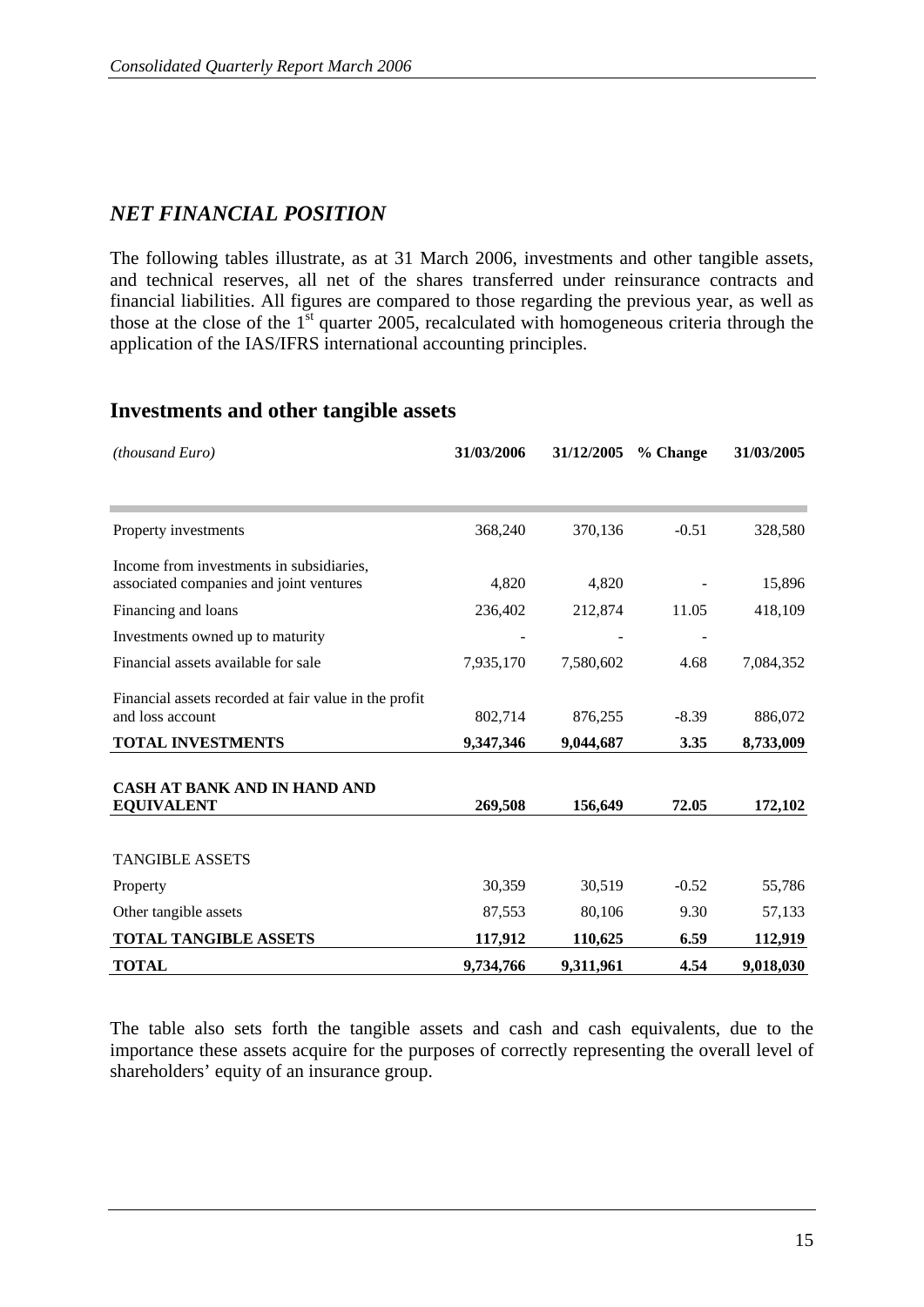The heading *Property Investments* includes property held by the company for investment purposes and, as such, intended to be used by third parties. In compliance with the provisions of IAS 40, these properties are recorded at cost, and subject to amortisation on the basis of their estimated useful life.

During the quarter in question, the property located in Milan, in Via de' Grassi no. 8 was sold, at a book value of 1,434K, realising a gain of  $\text{£}12,006$ K.

The item *Income from investments in subsidiaries, associated companies and joint ventures*  includes the investments in associated companies, which were valued according to the net equity method.

*Financing and Loans* include €34;528K for debenture securities, €39,919K for repurchase agreements,  $\epsilon$ 25,050K for loans on life contracts, and  $\epsilon$ 136,905K for other financing and loans, of which  $\epsilon$  58,763 regard loans for claim compensation paid to ceded agents and  $\epsilon$ 40,449K regard the "mezzanino" loan secured by a lien on property which can be attributed to the sale of a part of the property assets made in the 2003 financial year. The loan matures in 2010 and provides for partial advance repayments in accordance with the debtor's repayment schedule for the properties in the transaction. The debtor also has the option of total or partial early repayment of the financing at any time.

*Financial assets available for sale* include the debenture securities and capital securities not classified elsewhere, and certainly represent the most significant category of financial instruments, in line with the characteristics and aims of the insurance business.

*Financial assets recorded at fair value in the profit and loss account* include securities held for trading and securities assigned to that category by the Group companies (designated securities).

The breakdown of these categories of financial instruments is illustrated in the following table:

| <i>(thousand Euro)</i>                                         | 31/3/2006 | 31/12/2005 | % Change |
|----------------------------------------------------------------|-----------|------------|----------|
|                                                                |           |            |          |
| <b>Financial assets available for sale</b>                     | 7,935,170 | 7,580,602  | 4.68     |
| Capital securities and shares in UCIs                          | 1,575,238 | 1,526,455  | 3.20     |
| Debenture securities                                           | 6,359,932 | 6,054,147  | 5.05     |
| Financial assets recorded at fair value in the profit and loss |           |            |          |
| account                                                        | 802,714   | 876,255    | $-8.39$  |
| Capital securities and shares in UCIs                          | 134,966   | 111,971    | 20.54    |
| Debenture securities                                           | 666,965   | 757,891    | $-12.00$ |
| Other financial investments                                    | 783       | 6.393      | $-87.75$ |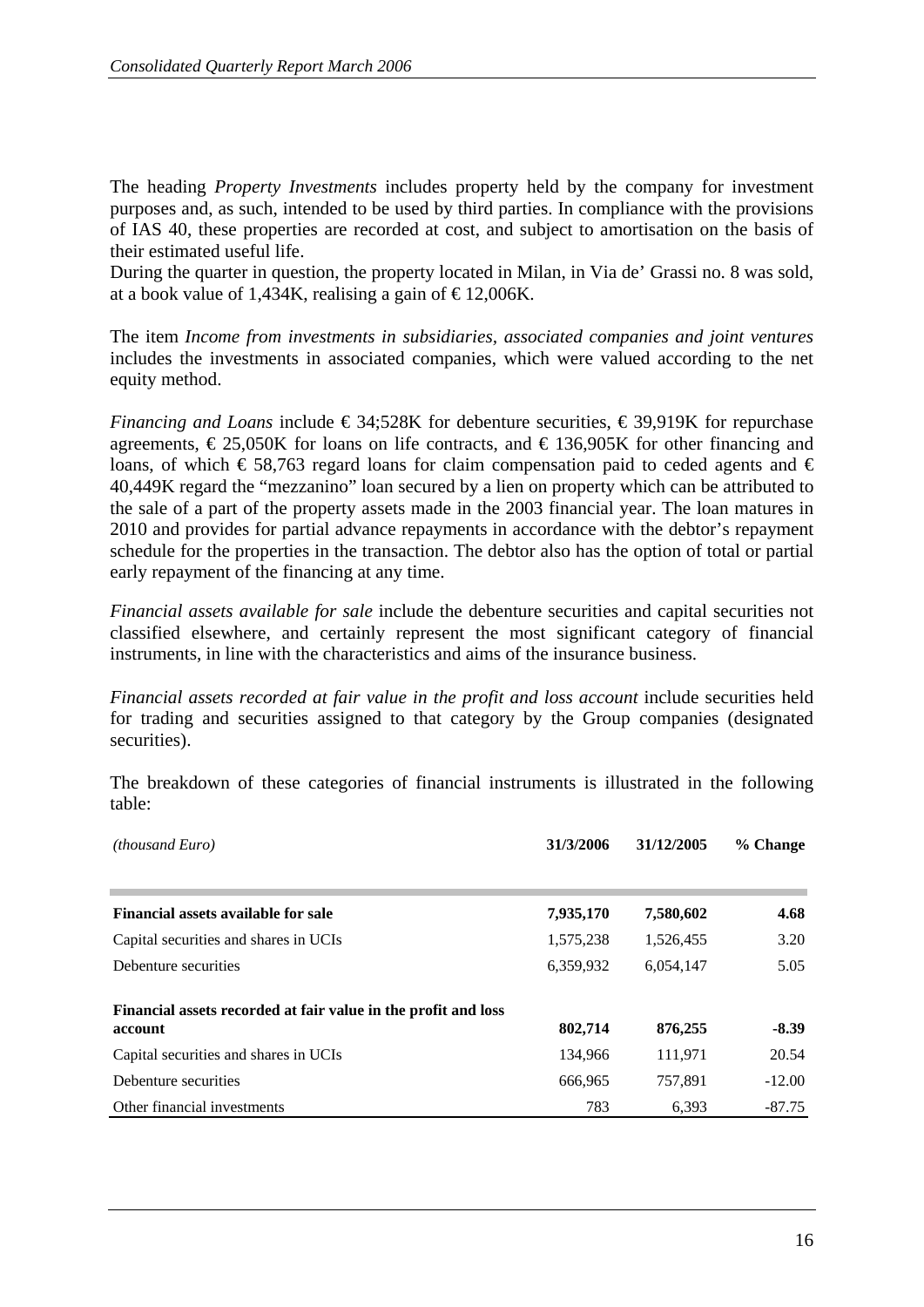The item *Property*, under "Tangible assets", includes buildings for the company's use; these are recorded at cost and subject to amortisation on the basis of their estimated useful life.

*Other tangible assets* also include furniture, plant, machinery/equipment and motor vehicles used by the Group for its own business.

| <i>(thousand Euro)</i>                                                                         | 31/03/2006 | 31/12/2005 | % Change | 31/03/2005 |
|------------------------------------------------------------------------------------------------|------------|------------|----------|------------|
| <b>NON-LIFE BUSINESS</b>                                                                       |            |            |          |            |
| Premium reserves                                                                               | 960,438    | 961,987    | $-0,16$  | 953.709    |
| Claim reserves                                                                                 | 3,126,927  | 3,153,068  | $-0,83$  | 3.068.487  |
| Other reserves                                                                                 | 2,084      | 2,084      |          | 3.294      |
| <b>Total non-life business</b>                                                                 | 4,089,449  | 4,117,139  | $-0,67$  | 4.025.490  |
|                                                                                                |            |            |          |            |
| <b>LIFE BUSINESS</b>                                                                           |            |            |          |            |
| Mathematical reserves                                                                          | 3,543,750  | 3,511,779  | 0.91     | 3.471.166  |
| Reserve for amounts to be paid                                                                 | 11,712     | 5,390      | 117,29   | 9.518      |
| Technical reserves where the investment risk is<br>borne by the policyholders and derives from |            |            |          |            |
| pension fund management                                                                        | 278,020    | 278,101    | $-0,03$  | 276.159    |
| Other reserves                                                                                 | 119,348    | 197,853    | $-39,68$ | 25.978     |
| <b>Total life business</b>                                                                     | 3,952,830  | 3,993,123  | $-1,01$  | 3.782.821  |
| <b>TOTAL</b>                                                                                   | 8,042,279  | 8,110,262  | $-0,84$  | 7.808.311  |

## **Net technical provisions**

*Other technical reserves* regard the old-age reserves in the health classes, pursuant to art. 25 of Legislative Decree 174/95. It is noted that with the introduction of the IAS/IFRS international accounting principles, the technical reserves in the non-life business no longer include equalisation reserves or reserves allocated to cover catastrophic risk, determined using the flat rate method on the basis of specific national regulatory measures. The amount of said reserves as at the date of transition to the international accounting principles has been added to the shareholders' equity.

The technical provisions in the life business are those relating to insurance contracts governed by IFRS 4. This item does not include liabilities for index- and unit-linked policies for pure capitalisation, which are governed by IAS 39 (Financial instruments) and are recorded under the financial liabilities, as they are contracts with an insignificant insurance risk.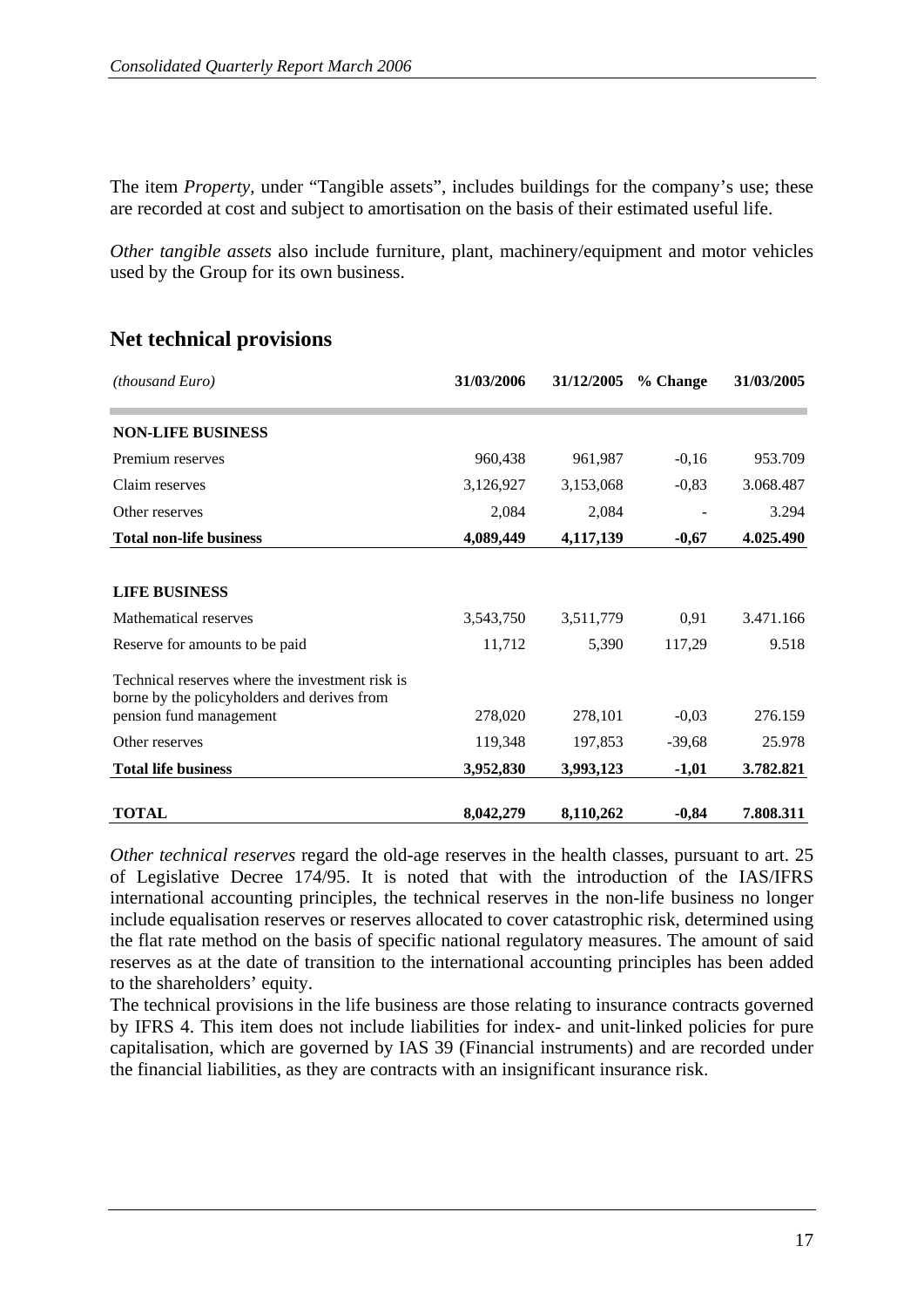## **Financial Liabilities**

| <i>(thousand Euro)</i>                                                         | 31/03/2006 | 31/12/2005 | % Change | 31/03/2005 |
|--------------------------------------------------------------------------------|------------|------------|----------|------------|
| Financial liabilities recorded at fair value in the<br>profit and loss account | 104.410    | 84.488     | 23.58    | 79,766     |
| Other financial liabilities                                                    | 159.873    | 159.943    | $-0.04$  | 289,385    |
| <b>TOTAL</b>                                                                   | 264,283    | 244,431    | 8.12     | 369,51     |

*Liabilities at fair value recorded in the profit and loss account* as at 31 March 2006 include  $\epsilon$ 21,513K for financial liabilities held for trading, and  $\epsilon$ 82,897 for financial liabilities assigned to this category, referring to unit-linked and index-linked policies for pure capitalisation which, as they are contracts with an insignificant insurance risk, in compliance with IFRS 4, they are dealt with according to the deposit accounting method.

*Other financial liabilities* essentially include deposits held by reinsurers, in application of the contractual clauses provided by their relative agreements.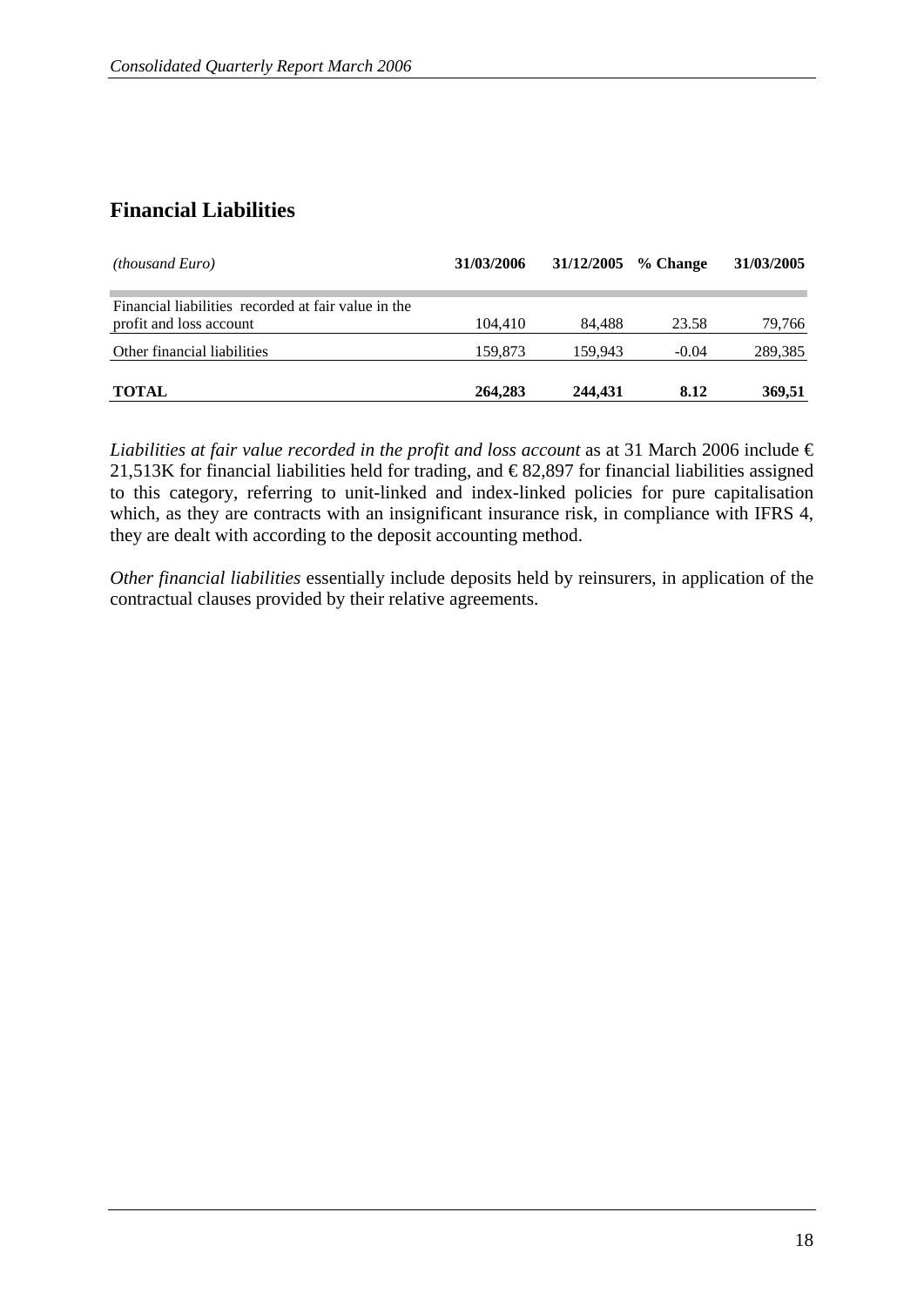## **SHAREHOLDERS' EQUITY**

The shareholders' equity of the Group as at 31 March 2006 amounted to  $\epsilon$ 1,903,903K, an increase of  $\in$  186,350K compared to 31 December 2005, due to the results for the period ( $\in$ 71,303K), the change in reserves regarding financial assets available for sale ( $\epsilon$ 75,870), and the conversion, by the holders, of Milano Assicurazioni 1998-2007 warrants into shares ( $\epsilon$ ) 39,177K).

The breakdown of this item is set forth below:

| <i>(thousand Euro)</i>                           | 31/3/2006 | 31/12/2005 | % Change | 31/3/2005 |
|--------------------------------------------------|-----------|------------|----------|-----------|
| Shareholders' equity of the Group                | 1,903,934 | 1,717,584  | 10.85    | 1,497,660 |
| Capital                                          | 238,592   | 238,575    | 0.01     | 238,569   |
| Other equity instruments                         |           |            |          |           |
| Capital reserves                                 | 359,938   | 325,145    | 10.70    | 324,966   |
| Profit reserves and other equity reserves        | 972,778   | 684,889    | 42.03    | 772,956   |
| Own shares                                       | $-374$    | $-374$     |          | $-374$    |
| Net exchange rate reserves                       |           |            |          |           |
| Profit or loss on financial assets available for |           |            |          |           |
| sale                                             | 266,995   | 191,125    | 39.70    | 90,148    |
| Other profit or loss directly recorded in equity | $-5,298$  | $-5,298$   |          |           |
| Profits (losses) in the year $-$ Group           | 71,303    | 283,522    | n.a.     | 71,395    |
| <b>Shareholders' equity - Third parties</b>      | 3,597     | 3,587      | 0.28     | 14,631    |
| Third party capital and reserves                 | 3,570     | 3,391      | 5.28     | 14,542    |
| Profit or loss directly recorded in equity       | 4         | 17         | $-76.47$ | 24        |
| Profits (losses) in the year $-$ third parties   | 23        | 179        | n.a.     | 65        |
| <b>TOTAL</b>                                     | 1,907,531 | 1,721,171  | 10.83    | 1,512,291 |

The item *capital reserves* includes the share premium reserve for share issue, created during capital increases in previous financial years.

The item *Profit reserves and other equity reserves* includes the reserves generated from profits or losses from the first application of the IAS/IFRS principles (loss of  $\epsilon$  39,681K), the consolidation reserves ( $\epsilon$ 15,406K) and other equity reserves ( $\epsilon$ 997,053K).

Profit or loss on financial instruments available for sale derive from the adjustment to fair value of the financial instruments classified in that category, net of the differed taxes, and the part which can be attributed to policyholders as a result of the application of the shadow accounting technique stipulated in paragraph 30 of IFRS 4, leading to an increase in technical reserves in the life business.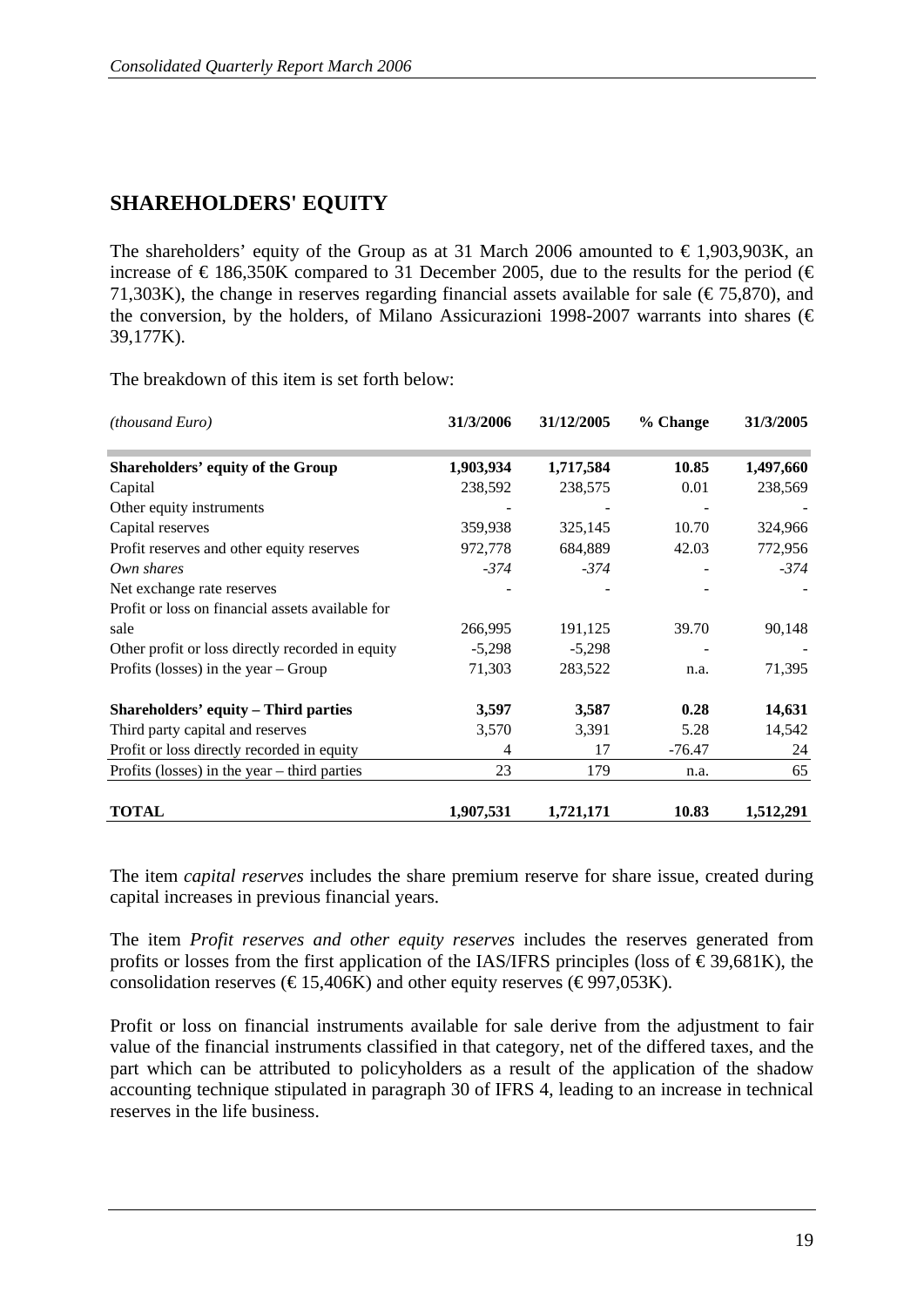The use of the shadow accounting method provides for suitable correlation between the value of the mathematical reserves for these contracts, and the value of assets under separate management, determined using IAS principles.

In fact, the securities recorded under separate management in the life business, fall under the category "available for sale" or "financial instruments valued at fair value through profit or loss" and, as such, were valued at fair value, recording an increase in the difference between fair value and book value for shareholders' equity or the results of the period.

Moreover, as it is known, the return on securities entered under separate management determines the return to be paid to policyholders and, as such, influences the amount of the mathematical reserves.

Therefore, the amount of mathematical reserves in the contracts under separate management are recalculated, in line with the valuation of the related assets, charging the difference compared to the amount of reserves calculated according to Italian principles to the shareholders' equity or the profit and loss account for the period. Substantially, the difference between the mathematical reserves of those contracts and their value according to Italian principles represents the policyholders' share of latent gains on securities under separate management which, based on the contractual agreements and regulations in force, will be paid to the policyholders only if and when the gains are realised through the transfer of the related assets. However, this operation requires further explanation, as the latent gains of said securities, as set forth above, have been the subject of recorded increases in the shareholders' equity or result for the period.

*Other profit or loss directly recorded in equity* includes actuarial profit and loss emerging from the determination of the employee severance fund, in application of that set forth in IAS 19 (Employee benefits).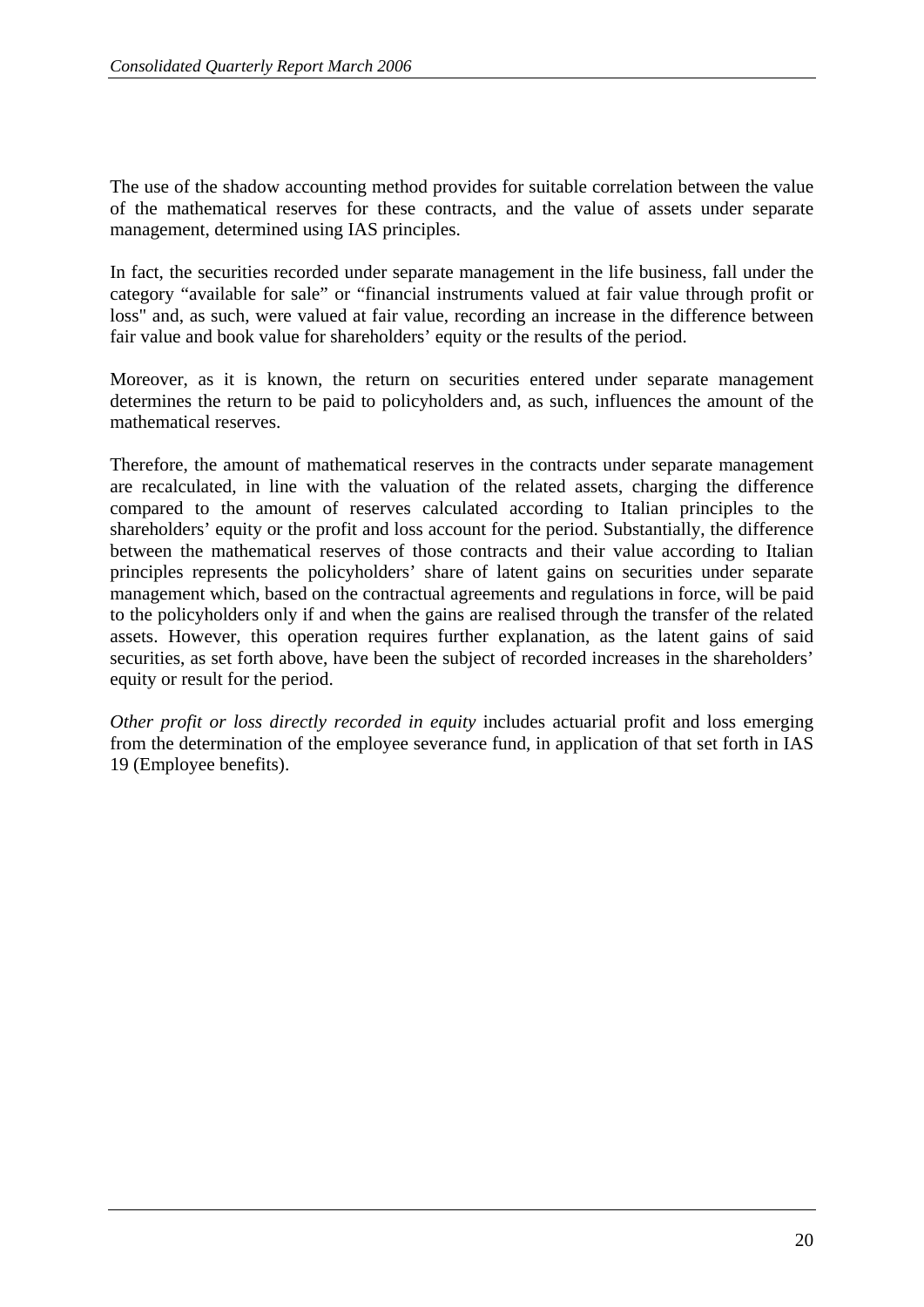## **MANAGEMENT AND COMMENTS**

### **Non-Life Business**

Premiums written amounted to a total of  $\epsilon$ 703,782K, an increase of 4.15% compared to the  $1<sup>st</sup>$  quarter 2005, which recorded premium income of  $\epsilon$ 675,730K.

Premiums written in the direct business amounted to  $\epsilon$  701,442K compared to  $\epsilon$ 673,135K of income as at 31 March 2005, an increase of 4.21%. In particular, in the Motor business (Motor TPL and Land Vehicles), premium volume reached  $\epsilon$ 520,626K, an increase of 4.44%, while the other non-life classes increased by 3.53%, with  $\text{\textsterling}180,816K$  in premiums written.

The following table sets out the breakdown by class of direct business premiums:

| (thousand Euro)                          | $1st$ quarter 2006 | $1st$ quarter 2005 | % Change |
|------------------------------------------|--------------------|--------------------|----------|
|                                          |                    |                    |          |
| Accident and health                      | 57,405             | 53,489             | 7.32     |
| Land vehicles TPL                        | 451,654            | 431,079            | 4.77     |
| Motor insurance, other classes           | 68,972             | 67,412             | 2.31     |
| Marine, aviation and transport insurance | 3,874              | 2,956              | 31.06    |
| Fire and other property damage           | 61,438             | 59,336             | 3.54     |
| <b>General TPL</b>                       | 45,228             | 44,905             | 0.72     |
| Credit and bonds                         | 6,635              | 6,912              | $-4.01$  |
| Pecuniary losses                         | 1,455              | 1,945              | $-25.19$ |
| Legal protection                         | 1,574              | 1,500              | 4.93     |
| Assistance                               | 3,207              | 3,601              | $-10.94$ |
| <b>TOTAL</b>                             | 701,442            | 673,135            | 4.21     |

During the quarter in question, 202,650 claims were reported  $(+ 14.3\%$  compared to the 1<sup>st</sup> quarter 2005). The increase in the number of claims reported can primarily be attributed to the strong seasonal effects linked to weather phenomenon, which characterised the quarter in question. This increase was also caused by the trend in operating cash flow, which was not completely homogeneous, following the implementation (in the second half of 2005) of procedures aimed at quicker recording of claim reports, as well as the greater number of working days in the  $1<sup>st</sup>$  quarter 2006 compared to the  $1<sup>st</sup>$  quarter 2005. In fact, performance for the month of April showed a slowdown in the growth trend, as regards Motor TPL, from 11.4% to 7%.

Claims paid, gross of outwards reinsurance, amounted to  $\epsilon$ 488,991K, against  $\epsilon$ 401,391K in the  $1^{\text{st}}$  quarter 2005 (+ 21.8%).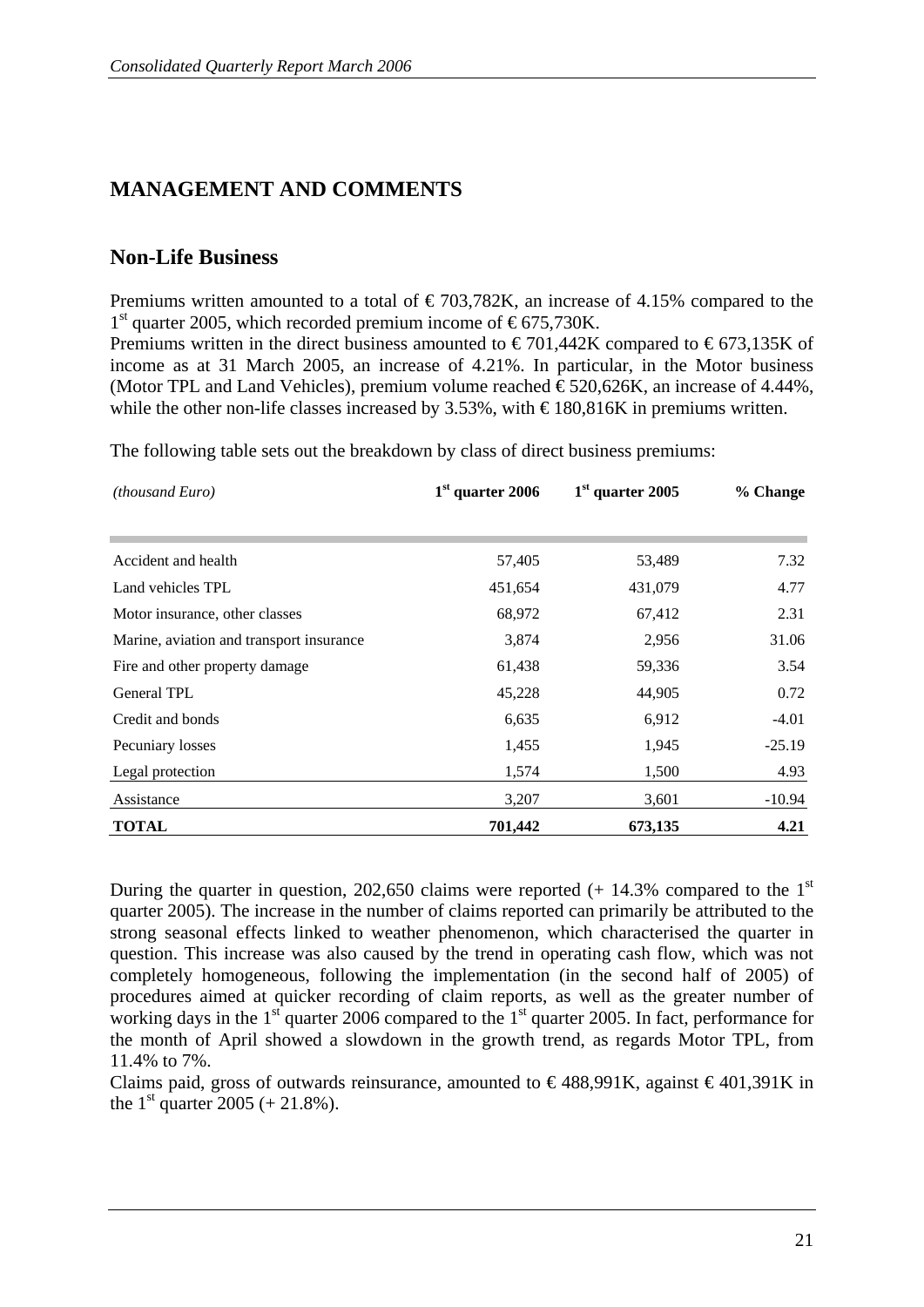The following table breaks down, by section of the financial statements, the number of claims reported and the amount, net of settlement fees, for claims paid in Italian direct business:

|                                             | <b>Claims reported</b><br>(Number) |           |                         | <b>Claims</b> paid<br>(thousand Euro) |           |                         |
|---------------------------------------------|------------------------------------|-----------|-------------------------|---------------------------------------|-----------|-------------------------|
|                                             | 31/3/2006                          | 31/3/2005 | $\frac{6}{6}$<br>change | 31/3/2006                             | 31/3/2005 | $\frac{6}{9}$<br>change |
| Accident and health                         | 18,703                             | 15,699    | 19.1                    | 28,036                                | 23,536    | 19.1                    |
| Land vehicles TPL                           | 119,425                            | 107,197   | 11.4                    | 354,995                               | 292,171   | 21.5                    |
| Motor insurance, other classes              | 24,157                             | 19,680    | 22.7                    | 30,687                                | 25,116    | 22.2                    |
| Marine, aviation and transport<br>insurance | 208                                | 186       | 11.8                    | 879                                   | 1,144     | $-23.2$                 |
| Fire and other property damage              | 19,703                             | 15,745    | 25.1                    | 36,616                                | 30,908    | 18.5                    |
| General TPL                                 | 11,225                             | 9,688     | 15.9                    | 28,372                                | 23,185    | 22.4                    |
| Credit and bonds                            | 137                                | 90        | 52.2                    | 7,012                                 | 4,570     | 53.4                    |
| Pecuniary losses                            | 85                                 | 41        | 107.3                   | 547                                   | 190       | 187.9                   |
| Legal protection                            | 250                                | 473       | $-47.1$                 | 109                                   | 141       | $-22.7$                 |
| Assistance                                  | 8,757                              | 8,521     | 2.8                     | 1,738                                 | 430       | 304.2                   |
| <b>TOTAL</b>                                | 202,650                            | 177,320   | 14.3                    | 488,991                               | 401,391   | 21.8                    |

## **Subsidiaries**

The following table sets out the essential figures of the  $1<sup>st</sup>$  quarter 2006, for subsidiaries operating in the non-life insurance business:

| <i>(thousand Euro)</i>       | gross<br>premiums | $%$ change | profit (loss) | Shareholders'<br>equity excl. profit<br>$(\text{loss})$ |
|------------------------------|-------------------|------------|---------------|---------------------------------------------------------|
| Dialogo Assicurazioni S.p.A. | 3,799             | $-33.94$   | 142           | 7,682                                                   |
| Systema Assicurazioni S.p.A. | 2,955             | $-26.01$   | 418           | 9,740                                                   |
| Novara Assicura S.p.A.       | 169               | n.a        | $-96$         | 15,169                                                  |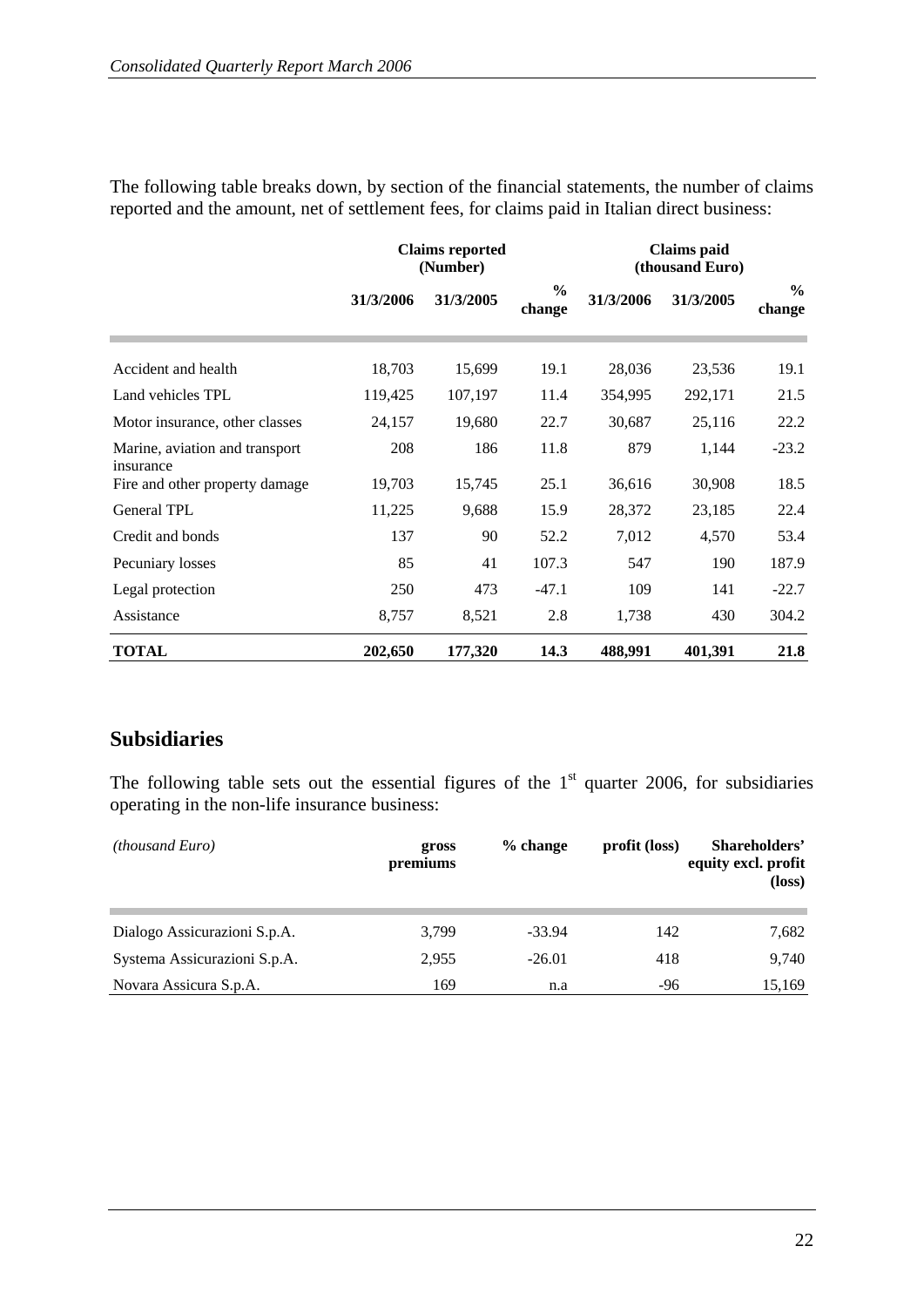#### **DIALOGO ASSICURAZIONI S.p.A. – Milan** (our direct share 99.85%)

This company primarily operates in the placement of motor products, through the telephone and Internet channels.

As at 31 March 2006, gross premiums recorded amounted to  $\epsilon$ 3,799K against  $\epsilon$ 5,751K in the first quarter 2005 (- 33.94%).

The profit and loss account recorded net profit of  $\epsilon$  142K against a loss of  $\epsilon$  443K for the corresponding period of the previous year.

In line with the 2006-2008 strategic plan of the Fondiaria-SAI Group, the company will be the subject of specific commercial initiatives aimed at considerably developing the portfolio managed.

#### **SYSTEMA Compagnia di Assicurazioni S.p.A. – Milan** (our direct share 100%)

This company operates in the non-life business, selling standardised products distributed through banking channels, via specific agreements stipulated with banks.

Gross premiums recorded in the first quarter of the 2006 amounted to  $\epsilon$  £2,955K compared to  $\epsilon$ 3,994K in the corresponding period of the previous year (- 26.01%).

The profit and loss account recorded a profit of  $\epsilon$ 418K ( $\epsilon$ 455K of profit as at 31 March 2005).

#### **NOVARA ASSICURA S.p.A. – Novara** (our direct share 100%)

On 9 November 2005, the subsidiary Novara Assicura S.p.A. (100% owned by Milano Assicurazioni) received authorisation from ISVAP to operate in several non-life classes, including Motor TPL. Subsequently, on 23 December 2005, ISVAP authorised Milano Assicurazioni to transfer 50% of the capital in Novara Assicura to Banca Popolare di Verona e Novara, which is expected to take place in May 2006.

Following the abovementioned authorisations, during the quarter in question a partnership with this banking group was created, in the non-life bancassurance sector, to be implemented through the placement of non-life insurance products created by Novara Assicura, and through the branches of Banca Popolare di Novara, a subsidiary of the Banca Popolare di Verona e Novara. Premiums written as at 31 March 2006 amounted to  $\epsilon$ 169K, and the profit and loss account closed with a loss of  $\epsilon$ 96K.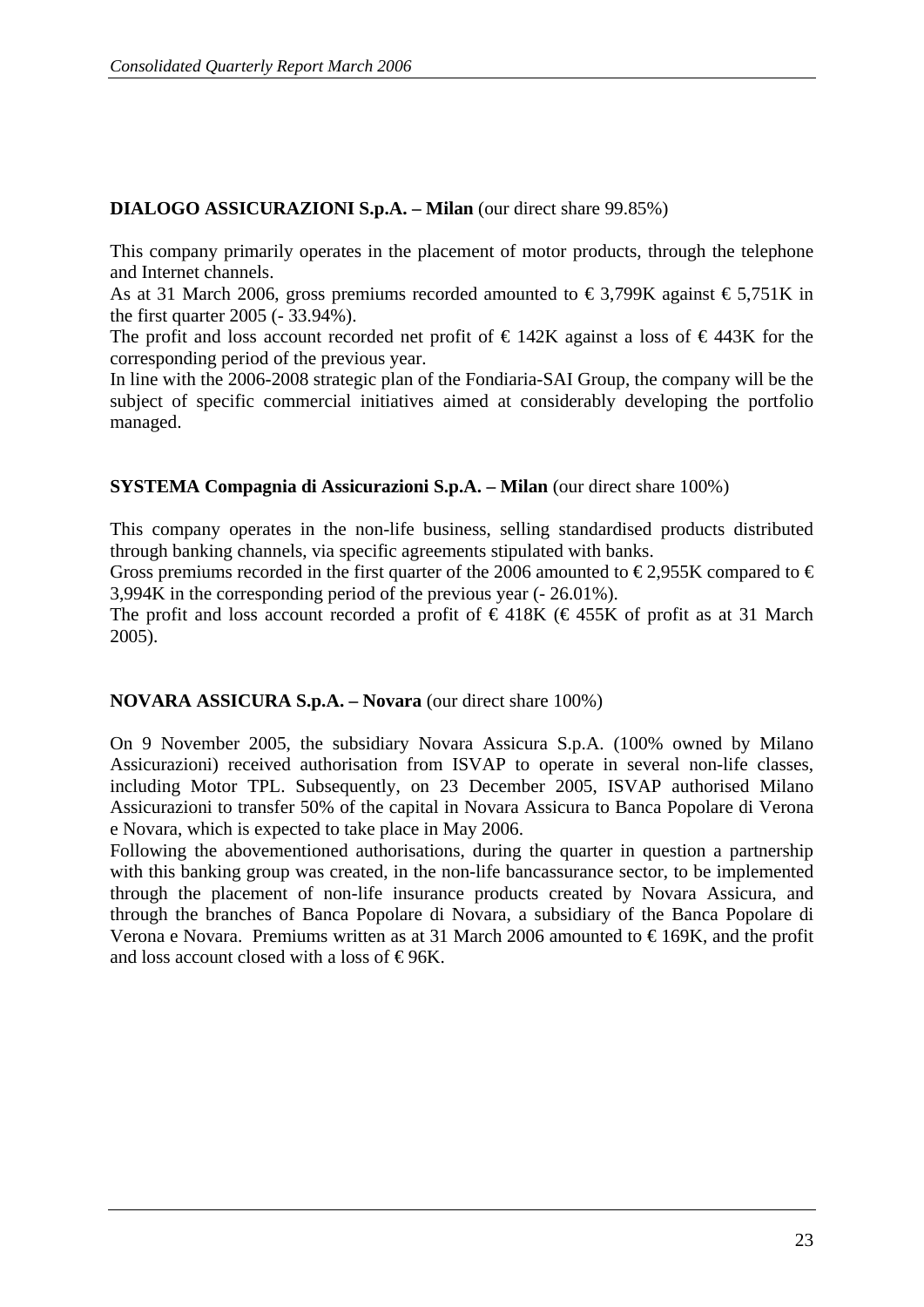### **Life Insurance Business**

Premiums written in direct business for the 1<sup>st</sup> quarter 2006 amounted to a total of  $\epsilon$ 162,143K, compared to  $\epsilon$ 133,144K written in the corresponding period of the previous year, an increase of 21.78%.

Traditional type products increased by 22.54%, also as a result of sales campaigns aimed at promoting the distribution of primary insurance products which guarantee satisfactory levels of profitability. The performance of pure capitalisation products was also positive, generating  $\epsilon$  83,941K in premiums (+ 21.03% compared to the 1<sup>st</sup> quarter 2005), also following the interest demonstrated by institutional customers with considerable amounts of money to invest).

The following table sets out the breakdown by class of direct business premiums:

|              | <i>(thousand Euro)</i>                            | 31/3/2006 | 31/3/2005 | % Change |
|--------------|---------------------------------------------------|-----------|-----------|----------|
|              | - Life insurance                                  | 77,919    | 63,588    | 22.54    |
| Ш -          | Insurance in points I and II linked to investment |           |           |          |
|              | funds                                             | 271       | 181       | 49.72    |
|              | IV - Health insurance                             | 12        | 18        | $-33.33$ |
| $V -$        | Capitalisation operations                         | 83.941    | 69,357    | 21.03    |
| <b>TOTAL</b> |                                                   | 162,143   | 133,144   | 21.78    |

Gross amounts paid totalled  $\in$  144,738K ( $\in$  114,899K as at 31 March 2005), an increase of 26%.

The following table, for purely indicative purposes, sets out the new business premiums determined according to the instructions from the Supervisory Body:

| <i>(thousand Euro)</i> | 31/3/2006                | 31/3/2005 | % Change |
|------------------------|--------------------------|-----------|----------|
| Class I                | 33,859                   | 14,535    | $+132.9$ |
| Class III              | -                        | ۰         |          |
| Class IV               | $\overline{\phantom{0}}$ | ۰         |          |
| Class V                | 75,609                   | 50,484    | $+49.8$  |
| <b>TOTAL</b>           | 109,468                  | 65,019    | $+68.4$  |

In the individual policy sector, continued development was carried out of commercial initiatives for promoting traditional type products which offer greater profit margins for the company and added value for the portfolio over the long term.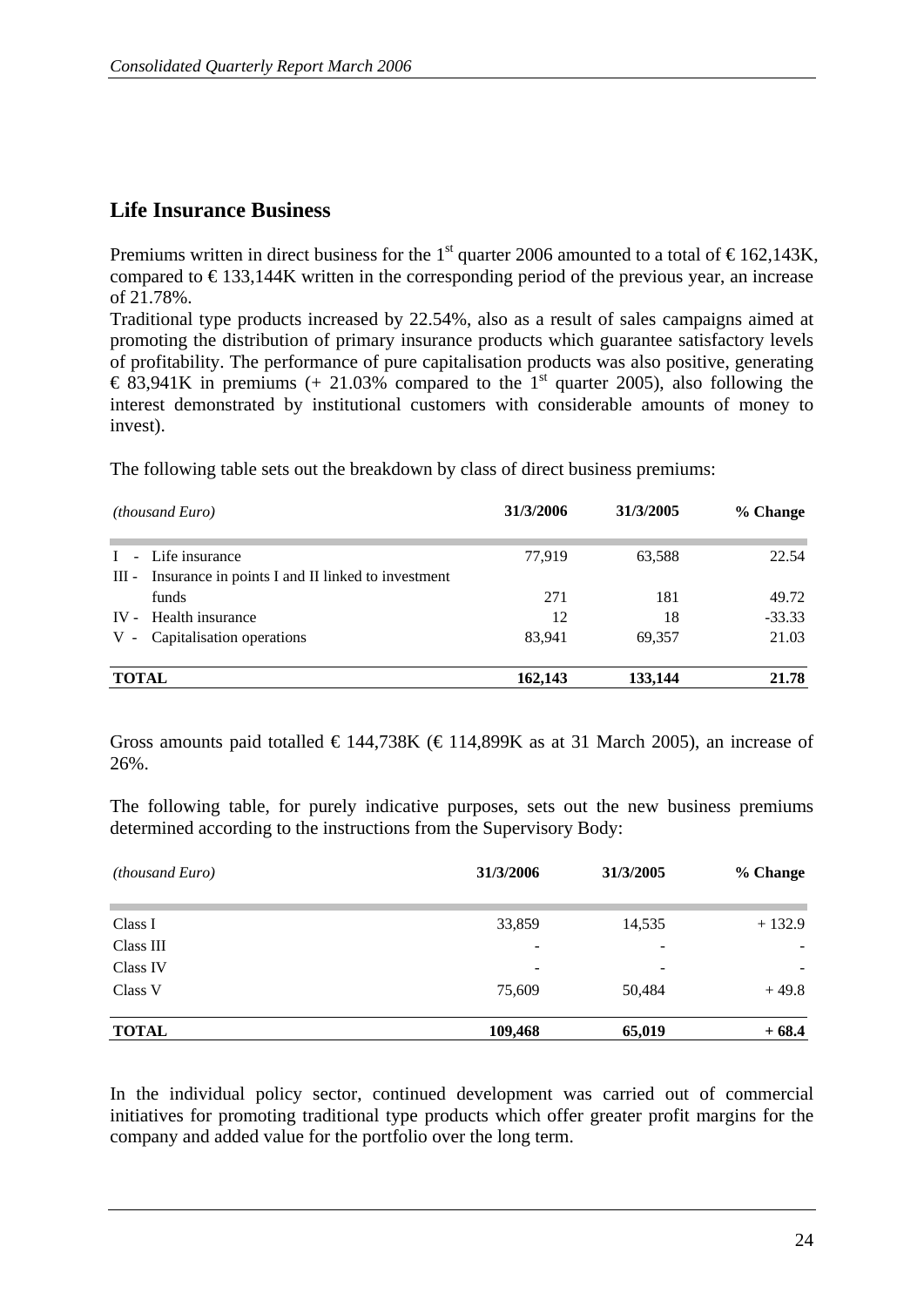In the collective insurance segment, the product *Conto Aperto Corporate,* launched last year, continues to maintain high levels of satisfaction from its target customers, though with some distribution difficulties essentially linked to the changes in the economic-financial context and the uncertainty regarding the outlook for said context.

Activities regarding the consolidation and development of the customer portfolio remain strong, also through operations aimed at protecting the policies which reach their natural maturity.

In light of the recent reform of supplementary pension plans, since the beginning of 2005 we have been developing, through our territorial network, action aimed at providing consulting on the content of this reform to customer companies, and specifically for those aspects which involve the maturing employee severance indemnities (TFR/TFM), the company is promoting the new, recently launched products, VALORE TFR and VALORE TFM This activity is achieving significant results in terms of the distribution level of said products.

The programme of development of the customer portfolio regarding life insurance products, which begun during the last financial year, was also extended to the protection of matured policies, and is allowing for positive effects on the distribution of the products PLURAL VITA GRUPPI and PLURAL VITA DIRIGENTI, which were also recently updated, with significant increases in premium income.

#### **Bancassurance partnership with Banca Popolare di Milan**

Following the agreement for the development of a bancassurance project with the Banca Popolare di Milano Group, stipulated by the parent company Fondiaria-SAI on 21 December 2005, on 7 February 2006, Fondiaria-SAI, in agreement with Milano Assicurazioni, designated the latter to purchase a shareholding in Bipiemme Vita S.p.A.

With this agreement, the development of a wider project for business partnership with the Banca Popolare di Milano (BPM) is planned in the bancassurance sector, to be carried out through various agreements in the life business, as well as in the non-life business and in banking and financial services.

On 29 November 2995, the Board of Directors of BPM resolved to accept the offer to jointly develop, exclusively with the Fondiaria-SAI Group, bancassurance activities in the life business and, more generally, to subscribe a Framework Agreement containing guidelines for the wider project mentioned above.

Pursuant to the Framework Agreement mentioned above, Milano will initially purchase from BPM and from the subsidiary Banca di Legnano, a share equal to 46% of the share capital of Bipiemme Vita S.p.A., with the possibility of transferring control of the latter from the BPM Group to Milano, through the sale of a further two shares equal to 4% and 1% respectively, at two separate times, within 31 December 2006, and 30 June 2007 respectively.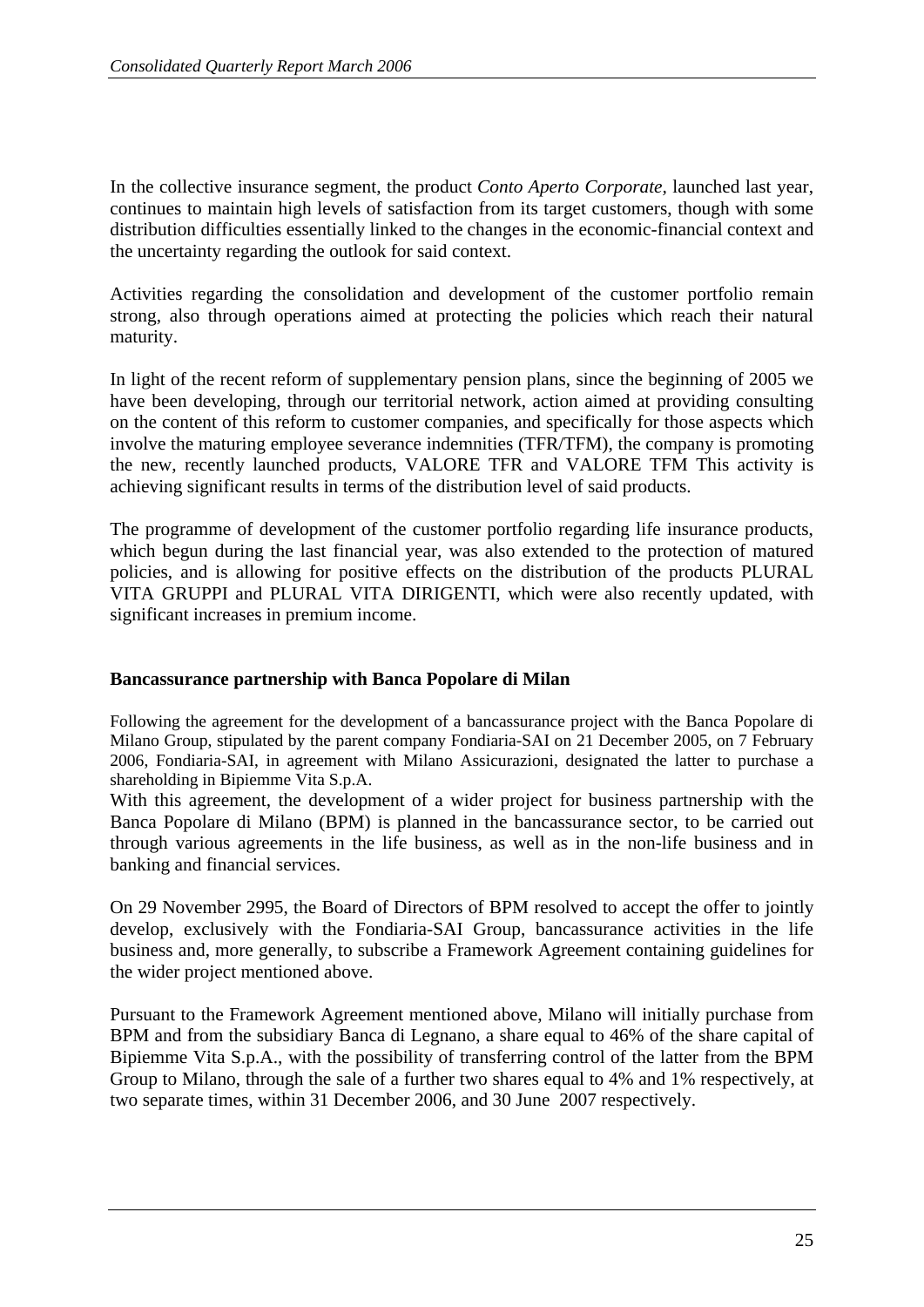BPM and Milano are set to subscribe a shareholders' agreement containing the rules of corporate governance for Bipiemme Vita, as well as the business aspects of the partnership. The agreement specifies that Bipiemme Vita shall continue to have access to the distribution network of the BPM Group for 5 years, starting from the closing, with the possibility for renewal for a further 5 years, through joint agreement of the parties.

The price of 46% of Bipiemme Vita was set at  $\epsilon$ 94.3m, corresponding to  $\epsilon$ 205m as the total value of the company. This price will be subject to an adjustment at the moment of purchase, primarily depending on the dividends of financial year 2005 to be received by the current shareholders.

In April 2006, the operation received authorisation from the Italian Antitrust Authority, and was authorised by ISVAP.

The transfer of the first tranche of shares is planned for the month of June.

Bipiemme Vita is the insurance company of the BPM Group, which operates through about 700 branches of the Group. The financial statements as at 31 December 2005 (drafted according to Italian accounting principles) showed premium income of  $\epsilon$  632.3m and net profit of  $\epsilon$  23.8m. Shareholders' equity amounted to  $\epsilon$  67m, while total technical reserves were equal to  $\text{\textsterling}3,255.1m$ .

Bipiemme Vita's business plan, which formed the basis for the valuations used to determine its price, forecast an increase in new business premiums from  $\epsilon$ 481m for total 2004, to over  $\epsilon$ 750m in 2010, and an increase in net profit from  $\epsilon$ 11m in 2004 to  $\epsilon$ 25m in 2010.

The aforementioned price is intended as a provisional price, identified using an appraisal value approach, taking into account all the value components regarding the life branch (i.e. embedded value as at 30 June 2005 and goodwill from new business expected starting from 1 July 2005), the non-life branches (i.e. term insurance and accident and health classes), as well as the overheads of Bipiemme Vita. The definitive price on the closing date will be equal to the provisional price revalued between the signing date and the closing date, at a reference rate agreed, net of 2005 dividends, and increased by any capital increase paid (both pro-rata).

The purchase price for the following shares of 4% and 1% of the capital of Bipiemme Vita has been stipulated in an amount corresponding to the definitive price paid for the 46%, revalued at the date of settlement of the use of options, at the reference rate, net of any dividends distributed, and increased by any increases in capital paid (both pro-rata) from the closing date to the respective settlement dates of the prices of said options.

The put and call options on 4% of Bipiemme Vita can be used during the period September-December 2006. The call option of Milano is conditional on the execution of the agreement regarding banking and financial services. The use of these options would lead to joint control and governance.

The put and call options on the remaining 1% of Bipiemme Vita, with the consequent acquisition of control, and total consolidation by Milano, can be used during the period March-June 2007. BPM may only use the put option on 1% after using the put option on 4%. The use of Milano's call option will be subject to approval by a joint committee composed of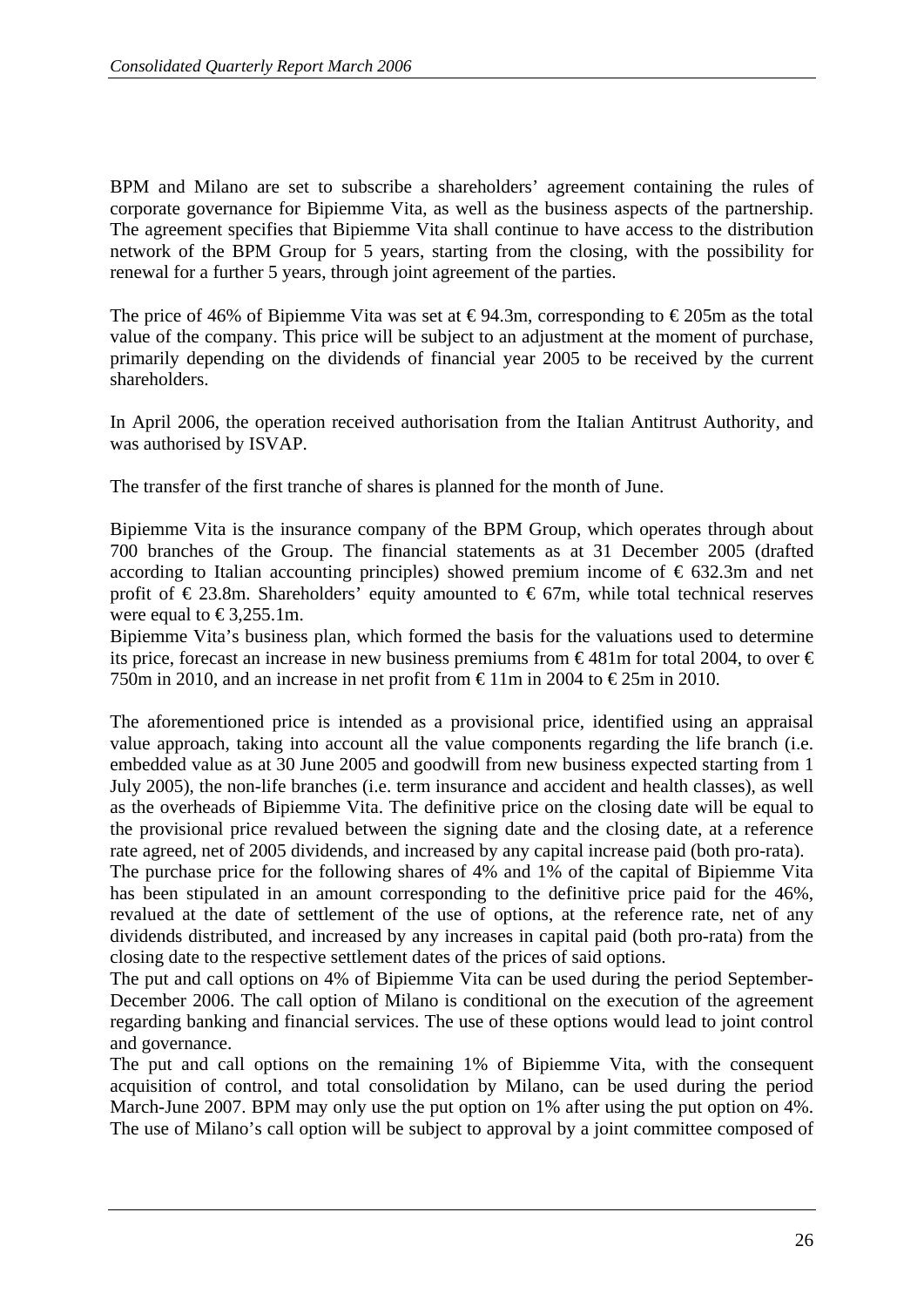four members (two from each party) called from time to time to evaluate the execution and results of the agreement.

In the current market context, which is characterised by the customers' renewed focus on traditional insurance products, this partnership will allow Bipiemme Vita to benefit from the technical and commercial know-how of a leading insurance operator, favouring the development of new products and improving penetration on BPM customers. Milano Assicurazioni will benefit from the BPM Group's expertise in commercial banking.

For the BPM Group, this agreement will provide greater technical-management support for insurance services, required for pursuing significant objectives of growth in production volumes through a range of products that respond better to the needs of its customers. These products also refer to the assistance that banks and insurance companies will be able to provide households and small-medium enterprises in view of the future development of complementary pensions.

For the company and for the Fondiaria-SAI Group, this agreement is a further opportunity for development in the life business. The operation, from the business point of view, fits perfectly with the current bancassurance agreements of the company and the Fondiaria-SAI Group, which will continue to have strategic value within the policies of growth for the company and the Group.

## **Subsidiaries**

In the life sector, in addition to Milano Assicurazioni, the subsidiary Fondi-prev also operates. The following provides a brief comment on its operations during the  $1<sup>st</sup>$  quarter 2006.

**FONDIPREV S.p.A. - Florence** (our direct share 60%):

This company operates in the life business through the banking channel. New contracts are written through the branches of Banca delle Alpi Marittime, while the company continues to directly manage contracts in its old portfolio.

Gross premiums recorded in the first quarter of the 2006 amounted to  $\epsilon$ 67K compared to  $\epsilon$ 89K in the corresponding period of the previous year (- 24.72%).

The first quarter 2006 closed with a net profit of  $\epsilon$  39K compared to profit of  $\epsilon$  25K in the first quarter 2005.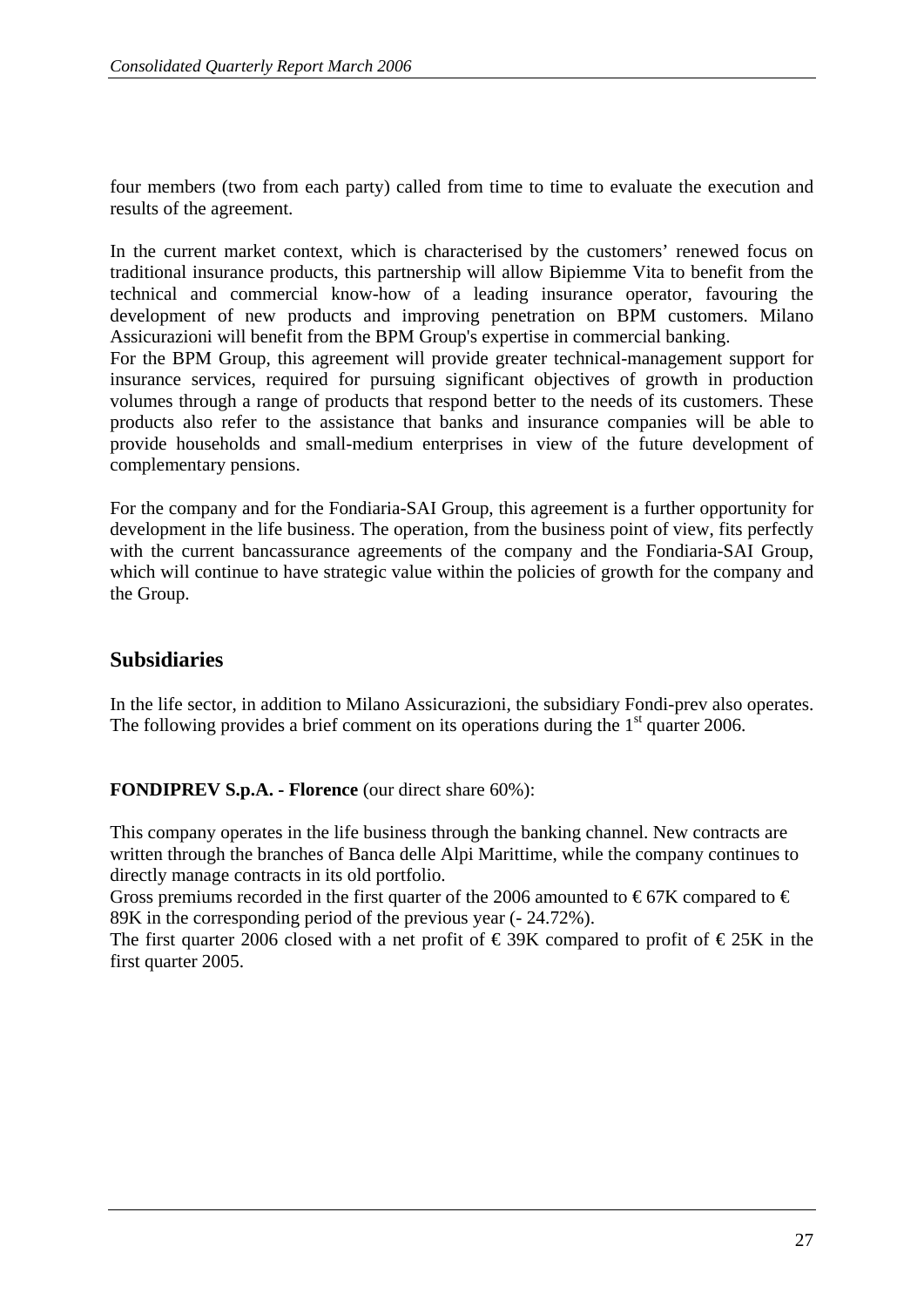## **Property Sector**

The performance for the  $1<sup>st</sup>$  quarter 2006 of subsidiaries operating in the property sector is summarised in the following table:

|                          | value of<br>production   | $%$ change | <b>Profit (loss)</b> | shareholders'<br>equity excl. profit<br>$(\text{loss})$ |
|--------------------------|--------------------------|------------|----------------------|---------------------------------------------------------|
| <i>(thousand Euro)</i>   |                          |            |                      |                                                         |
| Meridiano Eur            | $\overline{\phantom{0}}$ |            | 944                  | 114,033                                                 |
| Meridiano Orizzonti      | 513                      | $-14.00$   | 243                  | 63,446                                                  |
| Campo Carlo Magno S.p.A. | 307                      | $-7.81$    | 72                   | 3.979                                                   |

#### **MERIDIANO EUR – Milan** (our direct share 100%)

This company owns a building located in Assago, which was previously the headquarters of Milano Assicurazioni, and is now the subject of a renovation project, for a total of  $\epsilon$ 34,195K. Moreover, the company also holds shares in the closed property fund "Tikal R.E. Fund", for a total of  $\epsilon$  76,506, deriving from the transfer of the property located in Rome, Piazzale dell'Industria to said fund in 2004.

The quarter in question closed with a net profit of  $\epsilon$ 944K, deriving from proceeds distributed by the Tikal Fund.

#### **MERIDIANO ORIZZONTI – Milan** (our direct share 100%)

This company owns a building in Milan, in Piazza S.M. Beltrade 1, for a total of  $\epsilon$ 55,208K. The first quarter 2006 closed with net profit of  $\epsilon$ 243K, and property income of  $\epsilon$ 513K.

#### **CAMPO CARLO MAGNO S.p.A. - Madonna di Campiglio** (our direct share 100%)

The company, purchased by Milano Assicurazioni in December 2005, owns a hotel complex located in Madonna di Campiglio, and named GOLF HOTEL.

In December as well, the company stipulated a business lease contract with Atahotels S.p.A., which provides for lease instalments of 20% of net annual income, providing a guaranteed minimum in any case. This operation guarantees the company suitable return on the leased company branch, in line with similar operations on the market.

The first quarter of 2006 closed with profits of  $\epsilon$ 72K.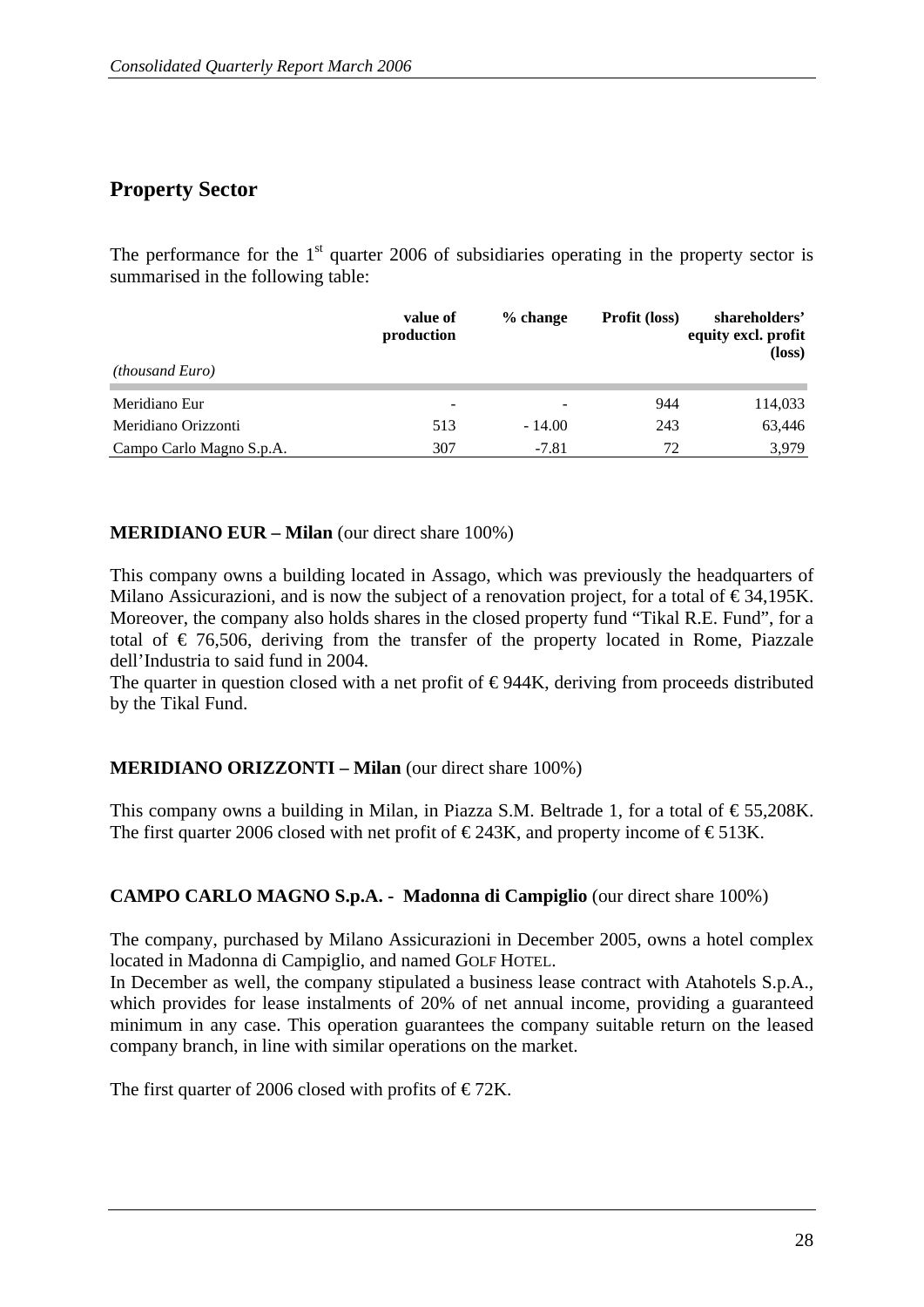## **Other Activity**

The companies in this sector are set forth in the table below:

|                                | Value of<br>production | $%$ change               | profit (loss) | shareholders'<br>equity excl. profit<br>(loss) |
|--------------------------------|------------------------|--------------------------|---------------|------------------------------------------------|
| <i>(thousand Euro)</i>         |                        |                          |               |                                                |
| Maa finanziaria s.p.a.         | 4                      | $\overline{\phantom{0}}$ | -3            | 921                                            |
| Sogeint s.r.l.                 | 601                    | 68.35                    | 88            | -89                                            |
| Campo Carlo Magno Sport S.r.l. | 56                     | 69.97                    | 26            | 279                                            |

#### **MAA FINANZIARIA – Milan** (our direct share 100%)

This company, which originally operated in the sector of financial leasing of capital goods and financing, now limits is activities to managing several loan contracts which are still in its portfolio. At 31 March 2006 it recorded a loss of  $\epsilon$ 3K.

#### **SOGEINT – Milan** (our direct share 100%)

This company provides commercial assistance to the agencies. The first quarter of 2006 closed with profits of  $\text{\textless}\,88\text{K}$ .

#### **CAMPO CARLO MAGNO SPORT - Madonna di Campiglio** (our direct share 100%)

The company, which was purchased by Milano Assicurazioni in December 2005, owns concessions for the management of the ski slopes, ski lift systems and golf course in the hotel complex Golf Hotel.

In December as well, the company stipulated a business lease contract with Atahotels S.p.A., which provides for lease instalments of 20% of net annual income, providing a guaranteed minimum in any case. This operation guarantees the company suitable return on the leased company branch, in line with similar operations on the market.

The first quarter of 2006 closed with profits of  $\in$ 26K.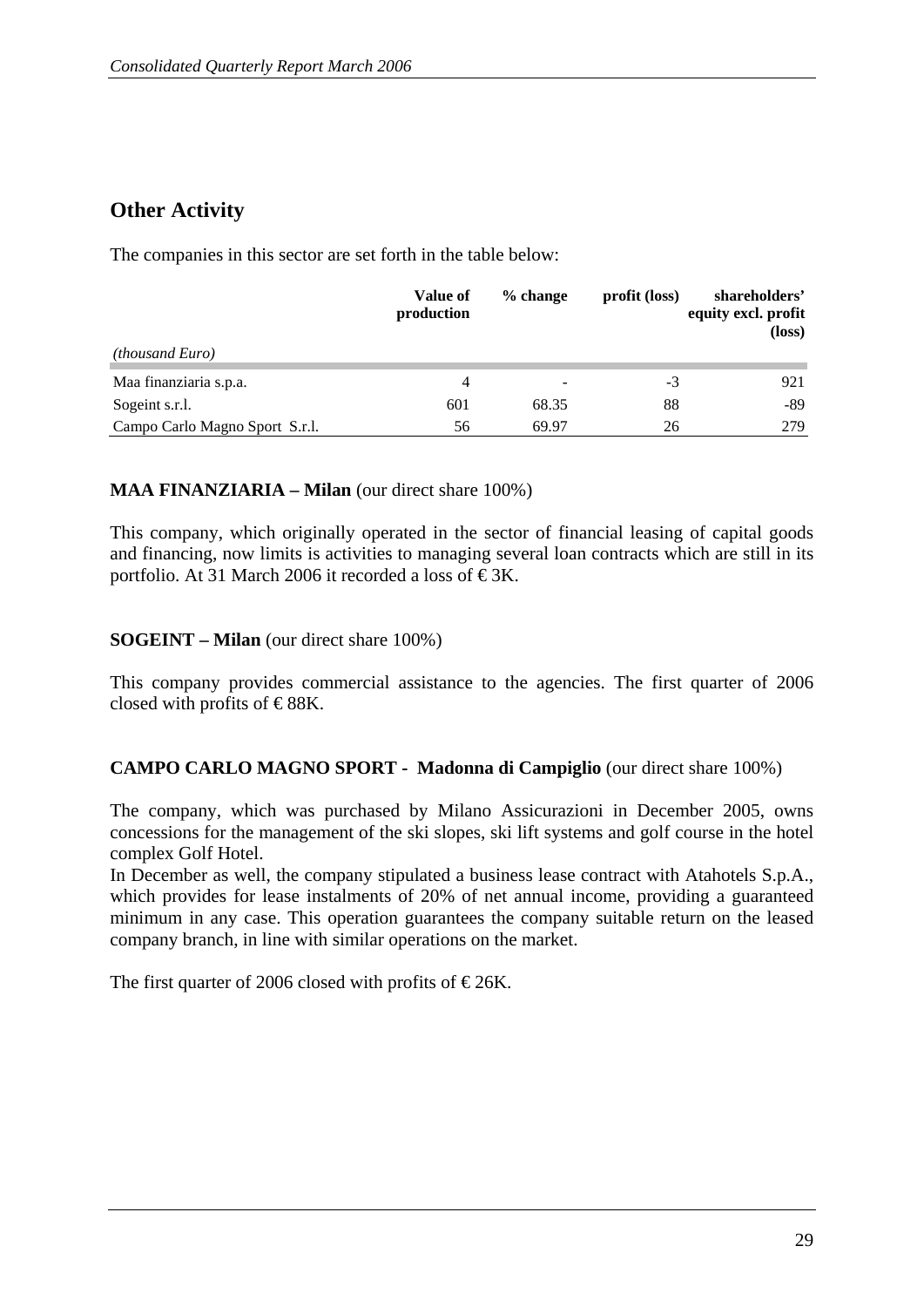## **Financial And Asset Management**

The following table sets out the results from financial and property assets for the first quarter 2006, compared to the same period of the previous year:

| (thousand Euro)                                                                      | 31/3/2006 | 31/3/2005 | % change  |  |
|--------------------------------------------------------------------------------------|-----------|-----------|-----------|--|
| Net income from fin. instruments, recorded at fair value in the                      |           |           |           |  |
| profit and loss account                                                              | 1,542     | 14,309    | $-89.22$  |  |
| Charges from investments in subsidiaries, associated                                 |           |           |           |  |
| companies and joint ventures                                                         |           | 281       | $-100.00$ |  |
| Income from other financial instruments and property, of                             |           |           |           |  |
| which:                                                                               | 103,662   | 83,257    | 24.51     |  |
| Interest received                                                                    | 54,160    | 51,332    | 5.51      |  |
| Other income                                                                         | 9,570     | 5,177     | 84.86     |  |
| Profits realised                                                                     | 39,932    | 26,748    | 49.29     |  |
| Valuation profits                                                                    |           |           |           |  |
| <b>Total income</b>                                                                  | 105,204   | 97,847    | 7.52      |  |
|                                                                                      |           |           |           |  |
| Charges from investments in subsidiaries, associated<br>companies and joint ventures |           |           |           |  |
| Charges from other financial instruments and property, of                            |           |           |           |  |
| which:                                                                               | $-6,529$  | $-7,251$  | $-9.96$   |  |
| Interest paid                                                                        | $-1,682$  | $-2,894$  | $-41.88$  |  |
| Other costs                                                                          | $-1,323$  | $-2,908$  | $-54.50$  |  |
| Losses realised                                                                      | $-2,302$  | $-1,449$  | 58.87     |  |
| <b>Valuation</b> losses                                                              | $-1,222$  |           | n.a.      |  |
| <b>Total charges</b>                                                                 | $-6,529$  | $-7,251$  | $-9.96$   |  |
|                                                                                      |           |           |           |  |
| <b>TOTAL NET INCOME</b>                                                              | 98,675    | 90,596    | 8.92      |  |

The first quarter 2006 demonstrated contrasting trends in the two main assets under management (bonds and equity): the positive trend in the stock market contrasted with a less positive trend in the bond sector. The diversified asset allocation of the Group had a stabilising effect on the results, managing to balance the negative performance of bonds with the performance in the stock market, taking advantages of the positive opportunities offered by the market.

During the quarter, the prudent policy regarding bond duration in the non life business continued, as well as nearing the liability duration in life business bond sector.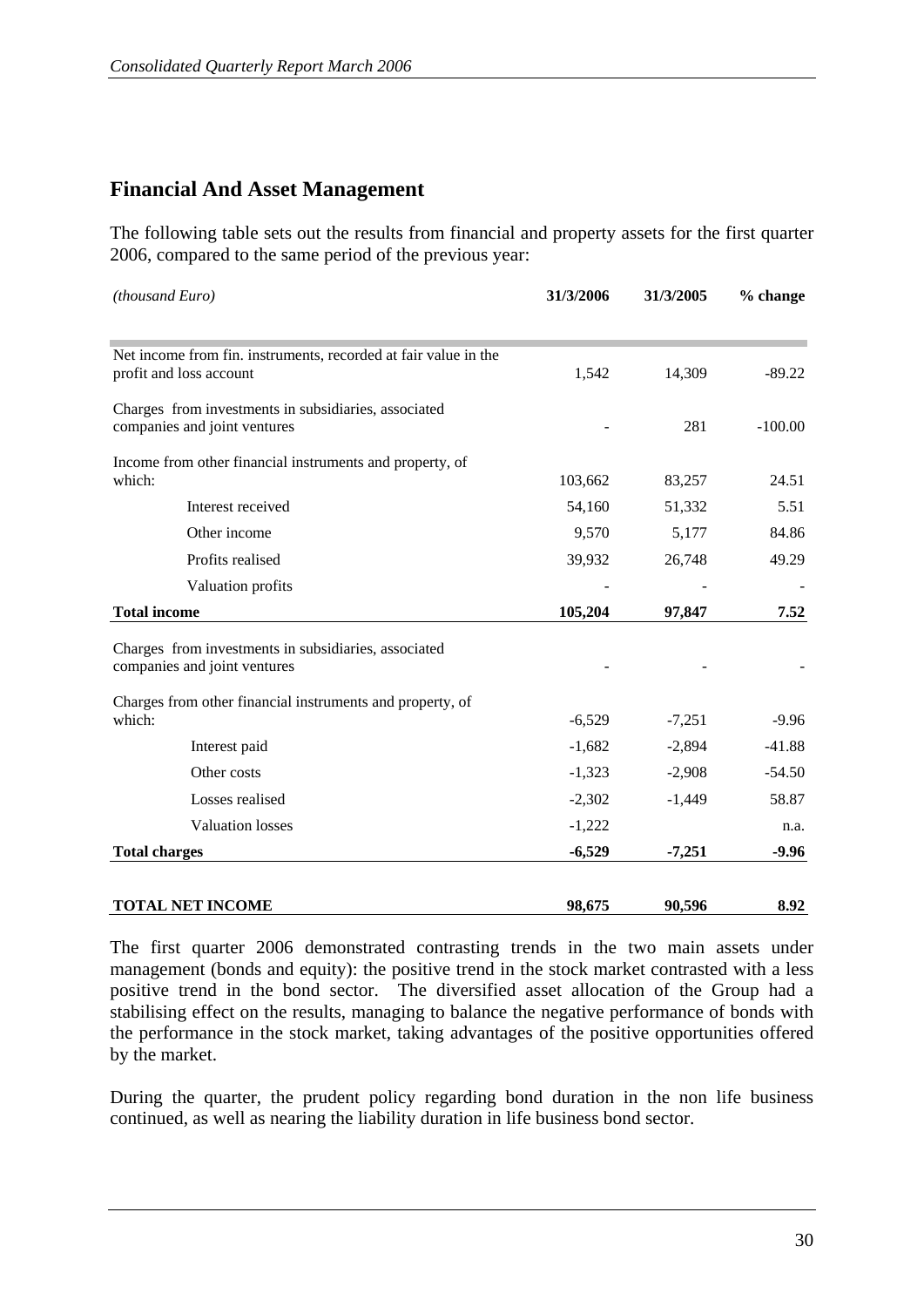#### **Transfer of the shareholding in Swiss Life Holding**

On 11 January 2006, the company sold its entire shareholding in Swiss Life Holding to an institutional investor (UBS).

Milano Assicurazioni sold 828,709 shares of Swiss Life Holding, at the price of 234.75 CHF each. The price was determined by applying a discount of 0.53% compared to the closing price of 236 CHF as at 11 January 2006.

Proceeds from the transaction totalled approximately 194.5m CHF, against a total book value of approximately 193.2m CHF. Taking into account the book value CHF/€ exchange rate and the conversion CHF/ $\epsilon$  exchange rate of the consideration for the sale, at a modest gain of about  $\epsilon$ 336K was achieved.

During 2004, the Fondiaria-SAI Group had already evaluated, jointly with the Swiss Life Group, the lack of prerequisites for creating the possible joint venture in the Italian life sector.

Taking into account the opportunity provided by the performance of the Swiss Life Holding share price, it was considered important for the Fondiaria-SAI Group, and for the subsidiary Fondiaria Nederland to carry out the sale of the shareholding in very short time, by contacting several institutional investors and inviting those interested to participate in a competitive auction, and to make a firm offer.

This operation allowed for increasing the diversification of asset allocation as well as, in perspective, the flexibility of strategic investments.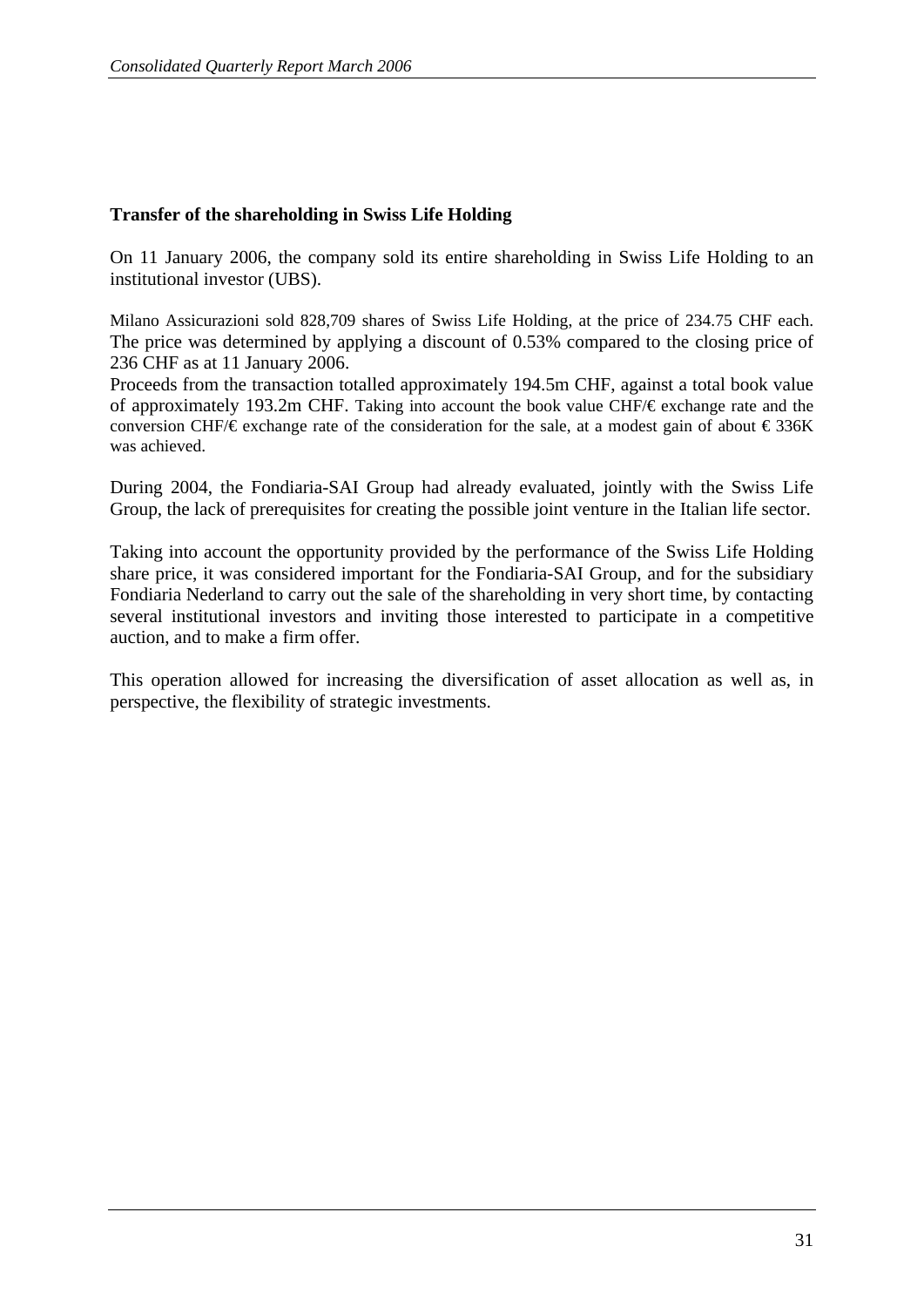# **Significant events occurring after the end of the quarter**

There were no significant events occurring after the end of the quarter, until the date of this report.

## **Business Outlook**

The risk policy assumed for the non-life business will continue to pursue selective portfolio development which can match the growth in premiums with suitable levels of profitability, and guarantee increased diversification of risks.

In the Motor business, the company will pursue the progressive alignment of the tariff proposed by the various sales networks, through the adoption of the product "Prima Global", which is characterised by a high level of customisation, and developed by making use of the information from the vast client portfolio of the Fondiaria-SAI Group. Positive effects are expected from this product in terms of combined ratio. At the same time, actions aimed at maintaining the portfolio acquired in the profitable areas and sectors will continue, as well as reform activities in risk sectors which demonstrate the need for recreating the technical balance. In particular, a resizing of the fleet portfolio is underway, through operations aimed at disinvestment.

In the Motor business, campaigns for promoting sales in the retail sector will be activated, with particular emphasis on multi-guarantee products which are able to satisfy the evolving insurance needs of customers.

In the life business, the objective is to pursue portfolio development regarding traditional products with annual and recurring premiums, which are able to provide suitable profitability and guarantee exploitation of the portfolio over the long term. Customer loyalty activities will continue, also through specific operations aimed at protecting the capital reaching maturity. Moreover, the company will continue to place particular attention to the needs of institutional customers, who see the insurance sector as a good opportunity to diversify their investments and employ their money.

In order to strengthen the life business, specific commercial campaigns and training events have been planned, above all as regards the points of sale which demonstrate significant growth potential.

This business will benefit considerably from the development of the partnership with the Banca Popolare di Milano regarding Bancassurance. In April, this project obtained authorisation from the Italian Antitrust Authority and ISVAP.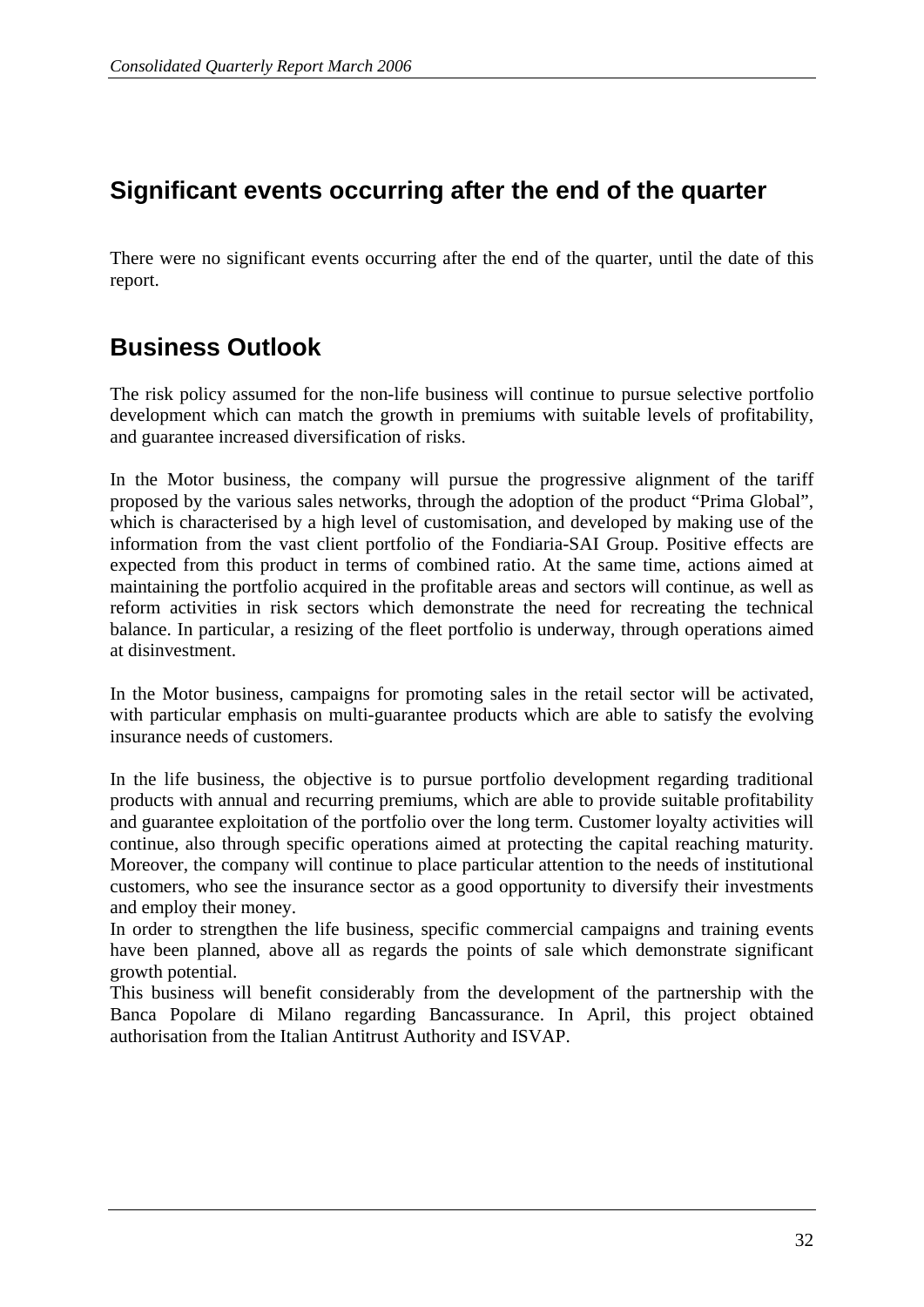Financial and asset management will continue in its prudent strategy, aimed at containing interest rate and counterparty risk, without, however, missing the opportunities that the financial stock and bond markets should offer. The evolution in bond prices is being followed with extreme care, following the recent changes in monetary policy by the U.S. Federal Reserve and the Central European Bank, as well as the expectations for further changes in the interest rate curve.

## **Valuation Criteria and Basis of Consolidation**

The quarterly report is produced in conformity with the provisions contained in regulation no. 11971 dated 14 May 1999, as amended and supplemented by CONSOB Resolution no. 14990 of 14 April 2005.

Specifically:

- This quarterly report was produced in accordance with the IAS/IFRS international accounting principles issued by the IASB (International Accounting Standard Board) and to date approved by the European Union;
- − the information supplied is that stipulated in annex 3D to the stated regulation no. 11971;
- − The profit and loss account and the statement of net financial position were prepared taking note of the ISVAP Provision 2404 of 22 December 2005, concerning the instructions on the production of consolidated financial statements according to the new international accounting principles;
- the data contained in the accounting statements derives from the application of said accounting principles, used for preparing the financial statements for the year. nonetheless, the determination of some technical items, mainly referring to the Motor TPL class, was carried out on the basis of management data for the period, combined with the statistical valuations, which also take into account the likely trend for the financial year in the indexes linked to the technical results of this class.

There were no significant variations in the basis of consolidation compared to 31 December 2005. The annex provides a list of the subsidiaries and associated companies according to the layout required by ISVAP in the above-mentioned Provision no. 2404 of 22 December 2005.

Milan, 9 May 2006

MILANO ASSICURAZIONI S.p.A. The Board of Directors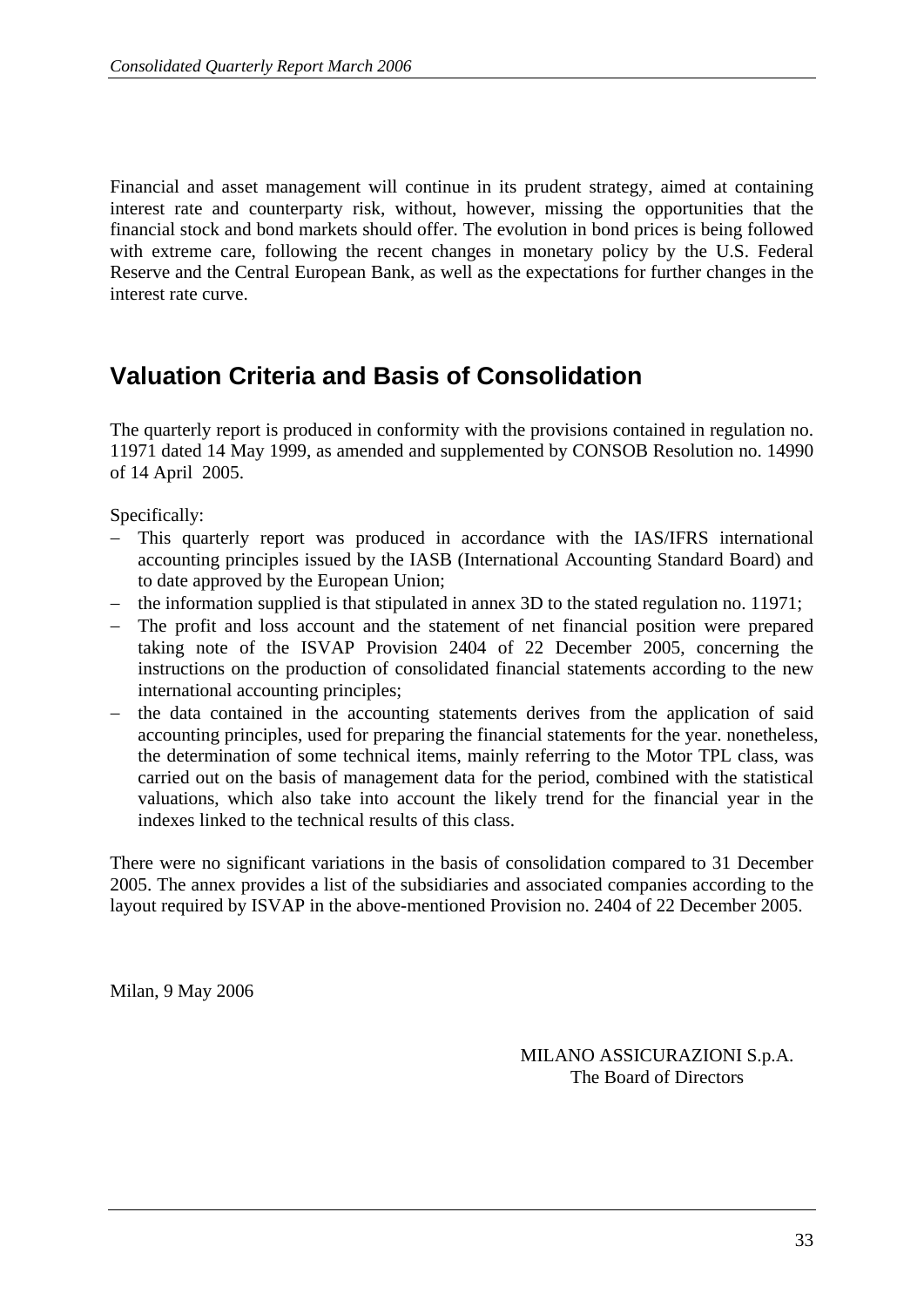#### **Basis of consolidation**

| Company name                                     | Country      | Method<br>(1) | <b>Business</b><br>(2) | %<br><b>Direct</b><br>shareholding | %<br><b>Total interest</b><br>(3) | %<br>Available votes in<br>shareholders' meeting<br>(4) | % of consolidation I |
|--------------------------------------------------|--------------|---------------|------------------------|------------------------------------|-----------------------------------|---------------------------------------------------------|----------------------|
| CAMPO CARLO MAGNO S.p.A.                         | <b>ITALY</b> | G             | 10                     | 100.00                             | 100.00                            | 100.00                                                  | 100.00               |
| <b>ICAMPO CARLO MAGNO SPORT S.r.I.</b>           | <b>ITALY</b> | G             | 11                     | 100.00                             | 100.00                            | 100.00                                                  | 100.00               |
| DIALOGO ASSICURAZIONI S.p.A.                     | <b>ITALY</b> | G             |                        | 99.85                              | 99.85                             | 99.85                                                   | 100.00               |
| <b>FONDIPREV S.p.A.</b>                          | <b>ITALY</b> | G             |                        | 60.00                              | 60.00                             | 60.00                                                   | 100.00               |
| MAA FINANZIARIA S.p.A.                           | <b>ITALY</b> | G             | 11                     | 100.00                             | 100.00                            | 100.00                                                  | 100.00               |
| <b>IMERIDIANO EUR S.r.I.</b>                     | <b>ITALY</b> | G             | 10                     | 100.00                             | 100.00                            | 100.00                                                  | 100.00               |
| <b>IMERIDIANO ORIZZONTI S.r.I.</b>               | <b>ITALY</b> | G             | 10                     | 100.00                             | 100.00                            | 100.00                                                  | 100.00               |
| NOVARA ASSICURA S.p.A.                           | <b>ITALY</b> | G             |                        | 100.00                             | 100.00                            | 100.00                                                  | 100.00               |
| SOGEINT S.r.l.                                   | <b>ITALY</b> | G             | 11                     | 100.00                             | 100.00                            | 100.00                                                  | 100.00               |
| <b>SYSTEMA COMPAGNIA DI ASSICURAZIONI S.p.A.</b> | <b>ITALY</b> | G             |                        | 100.00                             | 100.00                            | 100.00                                                  | 100.00               |

(1) Consolidation method: Global=G, Proportional=P, Global by Business Unit=U

(2) 1=Italian ins. co.; 2=EU ins. co.; 3=foreign ins. co.; 4=insurance holding; 5=EU reins. Co.; 6=foreign reins. co.; 7=banks; 8=SGR; 9=other holding; 10=property 11=other

(4) total percentage of votes available in the shareholders' meeting, if different from the direct or indirect investment quota held (3) is the product of the shareholding relationship regarding all companies that, located along the investment chain, are between the company that prepares the consolidated financial statements and the company in question. When the latter is directly held by several subsidiaries, it is necessary to sum the single products